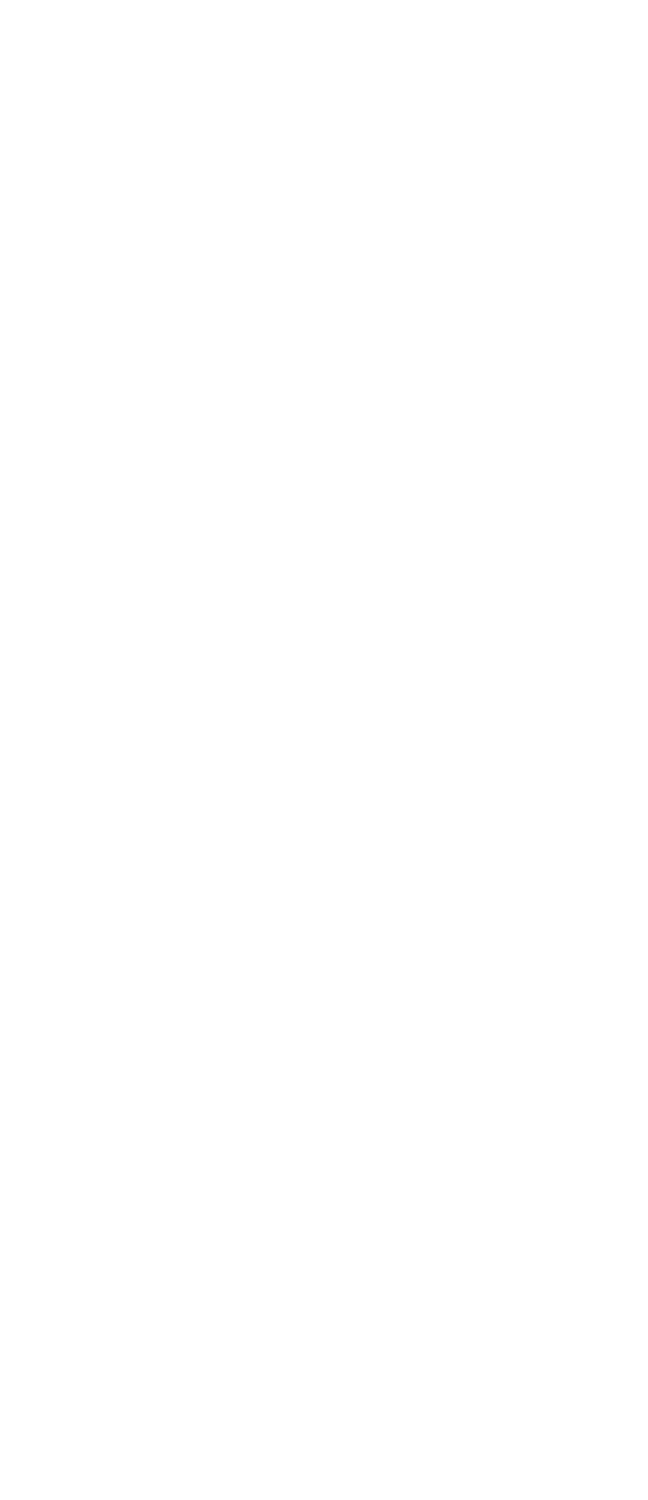# **TABLE OF CONTENTS**

| I.   | Welcome/Introduction:           |                                         |  |  |  |  |
|------|---------------------------------|-----------------------------------------|--|--|--|--|
|      |                                 | Now That You Are a Trustee 1            |  |  |  |  |
|      |                                 | A. What is a fiduciary? 1               |  |  |  |  |
|      | В.                              |                                         |  |  |  |  |
|      |                                 |                                         |  |  |  |  |
|      |                                 |                                         |  |  |  |  |
| II.  | <b>Overview of Supplemental</b> |                                         |  |  |  |  |
|      |                                 |                                         |  |  |  |  |
|      |                                 | A. What is a Supplemental Needs         |  |  |  |  |
|      |                                 |                                         |  |  |  |  |
|      | B.                              | What is Supplemental Security           |  |  |  |  |
|      |                                 |                                         |  |  |  |  |
|      |                                 |                                         |  |  |  |  |
|      |                                 |                                         |  |  |  |  |
| III. |                                 | Your Initial Obligations as Trustee.  4 |  |  |  |  |
|      |                                 | A. Reading and Understanding            |  |  |  |  |
|      |                                 | Your Trust Document4                    |  |  |  |  |
|      |                                 |                                         |  |  |  |  |
|      |                                 | 2. Declaration of Intent4               |  |  |  |  |
|      |                                 | 3. Administration of Trust 4            |  |  |  |  |
|      |                                 | 4. Funding the Trust 4                  |  |  |  |  |
|      | B.                              | Assistance of Professional Advisors5    |  |  |  |  |
|      |                                 |                                         |  |  |  |  |
|      |                                 | 1. Know Your Beneficiary5               |  |  |  |  |
|      |                                 |                                         |  |  |  |  |
|      |                                 | 3. Accounting requirements  6           |  |  |  |  |
|      |                                 | D. Understanding Your Fiduciary         |  |  |  |  |
|      |                                 |                                         |  |  |  |  |
| IV.  |                                 |                                         |  |  |  |  |
|      |                                 | A. Duty to Collect Assets and           |  |  |  |  |
|      |                                 |                                         |  |  |  |  |
|      | В.                              | Authority to Hire Professionals         |  |  |  |  |
|      |                                 |                                         |  |  |  |  |
|      |                                 | C. Duty to Inform and Account  8        |  |  |  |  |
|      |                                 |                                         |  |  |  |  |
|      | Ε.                              | Managing Trust Assets  8                |  |  |  |  |
|      | E.                              |                                         |  |  |  |  |
|      |                                 | G. New York State Regulations           |  |  |  |  |
|      |                                 | Regarding First Party Trusts 10         |  |  |  |  |
|      |                                 | H. Securing Federal Tax                 |  |  |  |  |
|      |                                 | Identification Number for the Trust  12 |  |  |  |  |
|      | Ι.                              | Filing Annual Income Tax Returns  12    |  |  |  |  |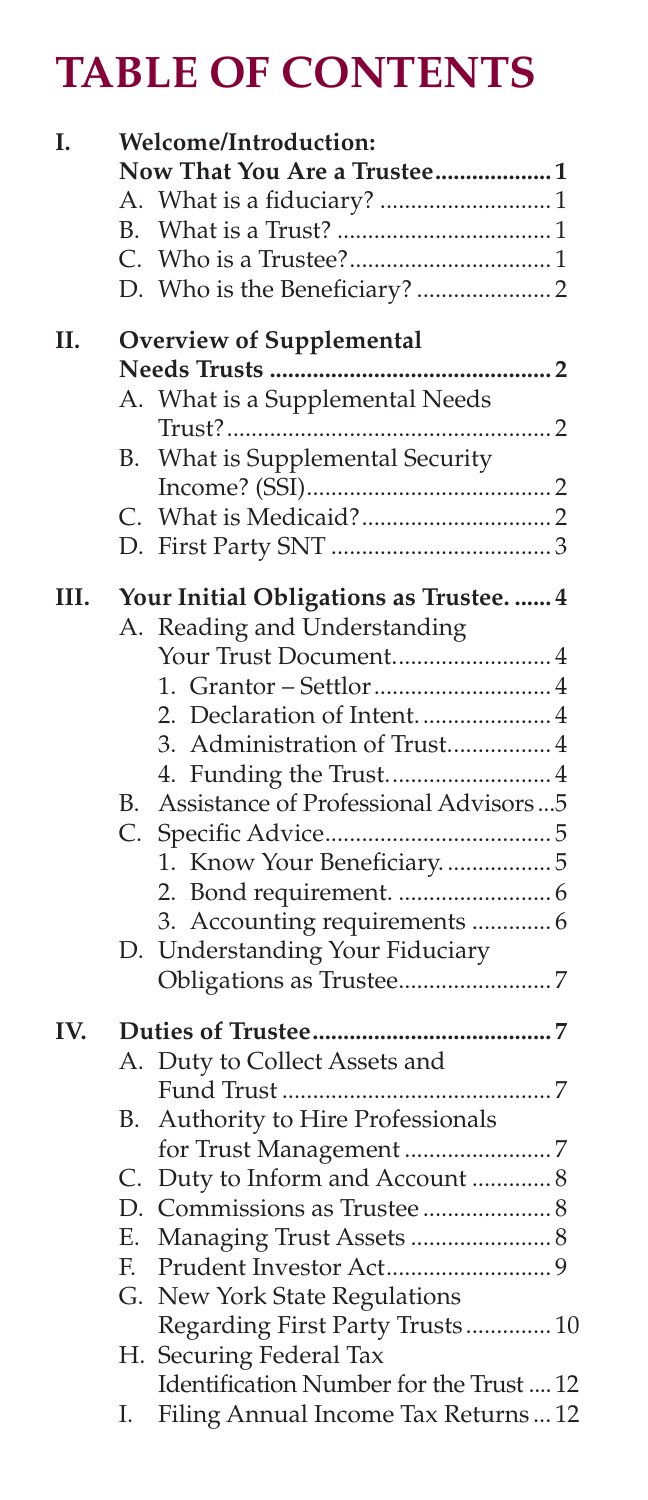| V.   | <b>How Your Decisions as Trustee</b>        |                                        |  |  |  |  |
|------|---------------------------------------------|----------------------------------------|--|--|--|--|
|      | <b>Might Impact the Beneficiary's</b>       |                                        |  |  |  |  |
|      | Entitlement to Other Benefits 12            |                                        |  |  |  |  |
|      |                                             | A. Social Security Disability 13       |  |  |  |  |
|      | <b>B.</b>                                   | Adult Child Benefits  14               |  |  |  |  |
|      |                                             |                                        |  |  |  |  |
|      |                                             | D. Office of Mental Health Benefits 14 |  |  |  |  |
|      | Е.                                          |                                        |  |  |  |  |
|      | F.                                          | S.N.A.P. Benefits (Food Stamps) 15     |  |  |  |  |
|      |                                             |                                        |  |  |  |  |
| VI.  | <b>Making Appropriate Disbursements  17</b> |                                        |  |  |  |  |
|      |                                             | A. Paying for Housing/Shelter (buying  |  |  |  |  |
|      |                                             | a home; paying/subsidizing rent) 17    |  |  |  |  |
|      | В.                                          | Paying for Utilities                   |  |  |  |  |
|      |                                             | (electric, gas, water)  18             |  |  |  |  |
|      |                                             | C. Paying for other household          |  |  |  |  |
|      |                                             | expenses (phone, cable, internet,      |  |  |  |  |
|      |                                             | maid service, lawn service) 18         |  |  |  |  |
|      |                                             | D. Paying for household furnishings    |  |  |  |  |
|      |                                             | and other personal property 19         |  |  |  |  |
|      | Е.                                          | Buying the Beneficiary Clothes  19     |  |  |  |  |
|      | F.                                          | Buying the Beneficiary Food            |  |  |  |  |
|      |                                             | (weekly groceries, meals out)  19      |  |  |  |  |
|      | G.                                          | Paying for a Car and all               |  |  |  |  |
|      |                                             | insurance related thereto 19           |  |  |  |  |
|      | H.                                          | Setting up a prepaid funeral           |  |  |  |  |
|      |                                             |                                        |  |  |  |  |
|      | I.                                          | Paying for travel and                  |  |  |  |  |
|      |                                             | entertainment expenses 20              |  |  |  |  |
|      | J.                                          |                                        |  |  |  |  |
|      | К.                                          | Paying for Educational Expenses 20     |  |  |  |  |
|      | L.                                          | Paying for Medical Expenses 21         |  |  |  |  |
|      |                                             | M. Paying for Insurance (health, auto, |  |  |  |  |
|      |                                             | homeowners, long term care,            |  |  |  |  |
|      |                                             | disability, life, other)  21           |  |  |  |  |
|      |                                             | N. Items that will affect SSI          |  |  |  |  |
|      |                                             |                                        |  |  |  |  |
|      |                                             | O. Final Expenses Upon Death21         |  |  |  |  |
| VII. |                                             |                                        |  |  |  |  |
|      | А.                                          |                                        |  |  |  |  |
|      | В.                                          |                                        |  |  |  |  |
|      | $C_{\cdot}$                                 | Grantor/Creator/Settlor22              |  |  |  |  |
|      | D.                                          | Court                                  |  |  |  |  |
|      | Е.                                          | Department of Social Services  22      |  |  |  |  |
|      | F.                                          |                                        |  |  |  |  |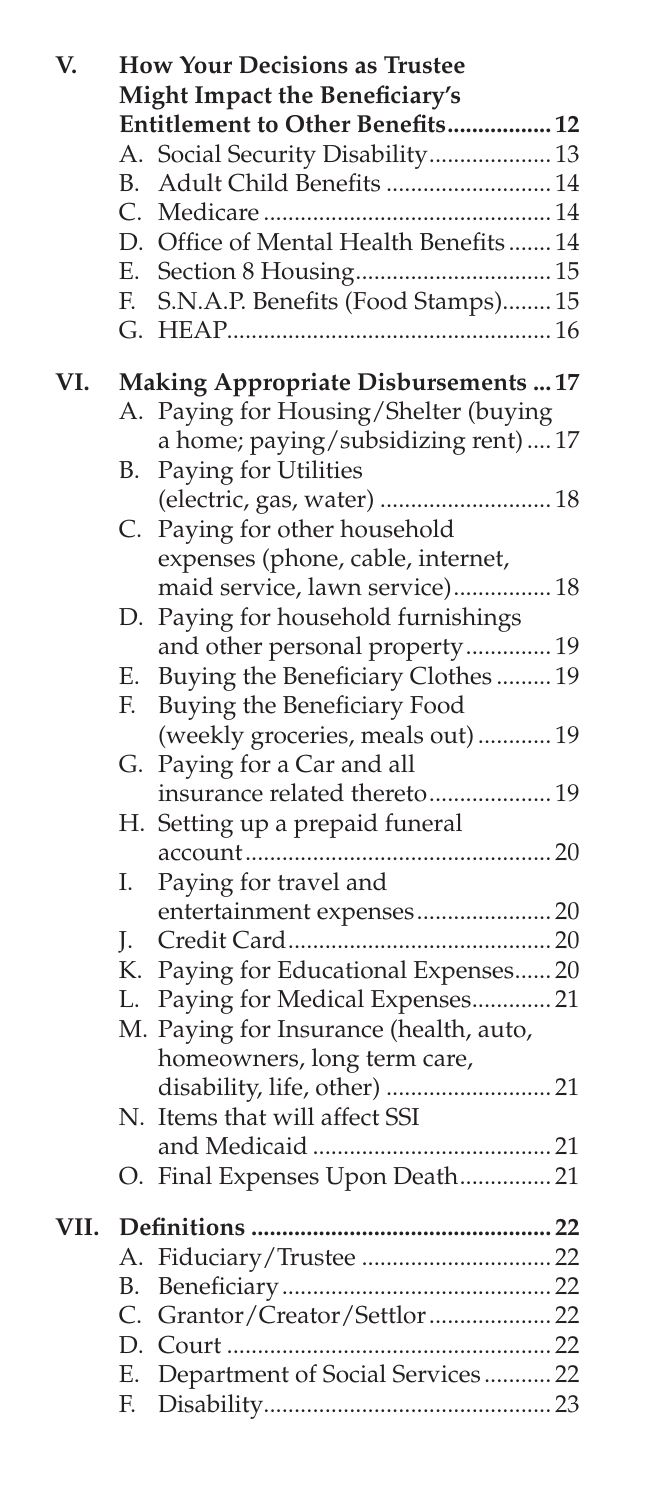|  | G. Social Security Disability   |  |
|--|---------------------------------|--|
|  |                                 |  |
|  | H. Supplemental Security Income |  |
|  |                                 |  |
|  |                                 |  |
|  |                                 |  |
|  |                                 |  |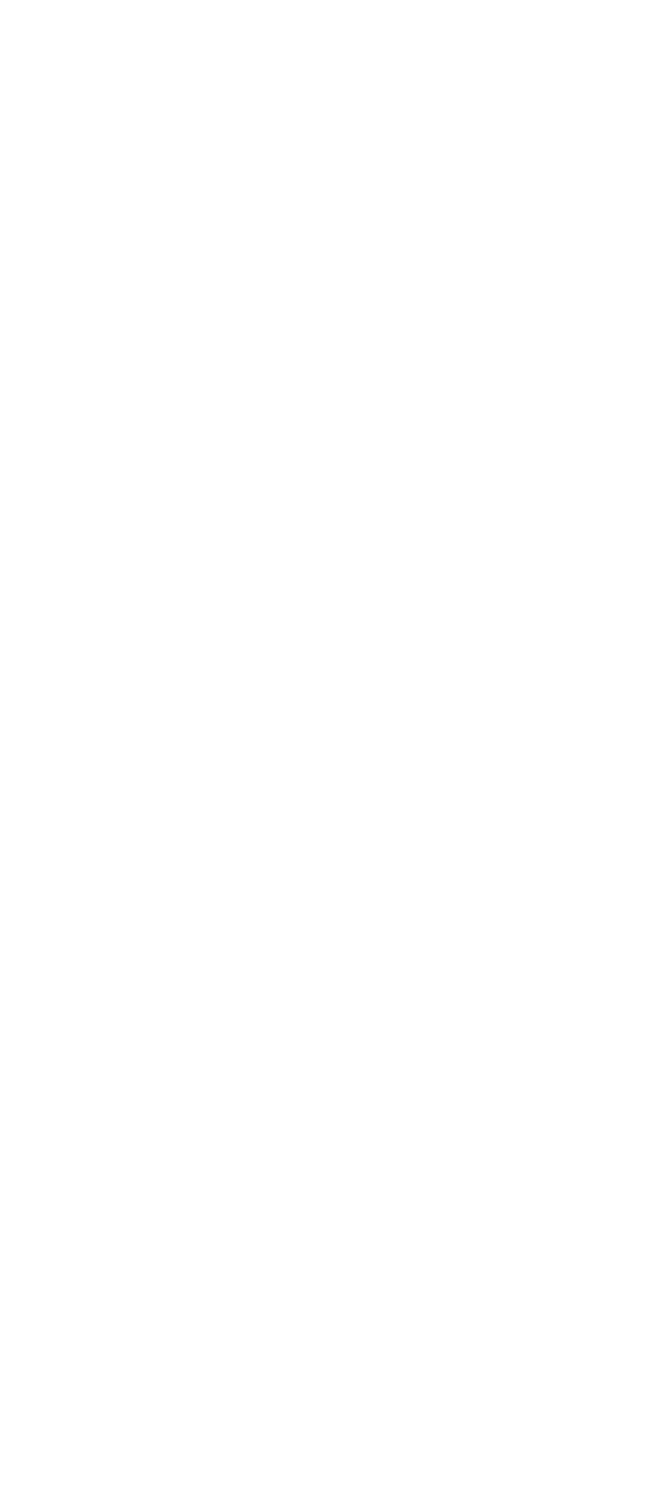### **I. Welcome/Introduction: Now That You Are a Trustee.**

Congratulations on accepting your recent appointment as Trustee of a Supplemental Needs Trust! A Supplemental Needs Trust, sometimes called a Special Needs Trust, but referred to interchangeably or simply as an "SNT," is a valuable legal tool available to assist persons with disabilities in maximizing their resources and enhance their quality of life. We hope the following basic guidelines will assist you in understanding your responsibilities.

### A. What is a fiduciary?

You have accepted the role of Trustee. As such, you are now a fiduciary. A fiduciary is one who owes to another the duties of good faith, trust, confidence and candor; one who must exercise a high standard of care in managing another's money or property. Thus, you must act in the best interest of the SNT beneficiary and may not mix Trust assets with your own assets or profit from your role as Trustee, other than receiving Commissions for your work as Trustee.

#### **B. What is a Trust?**

A Trust is a legal written entity created through a written document. It sets forth the reason the Trust was created and how assets owned by the Trust may be distributed.

### **C. Who is a Trustee?**

A Trustee is a fiduciary who is entrusted with managing the Trust assets. As Trustee, you are entrusted with investing the Trust assets and disbursing them in accordance with the terms of the SNT. You may have been appointed by the person who created the Trust or by a Court.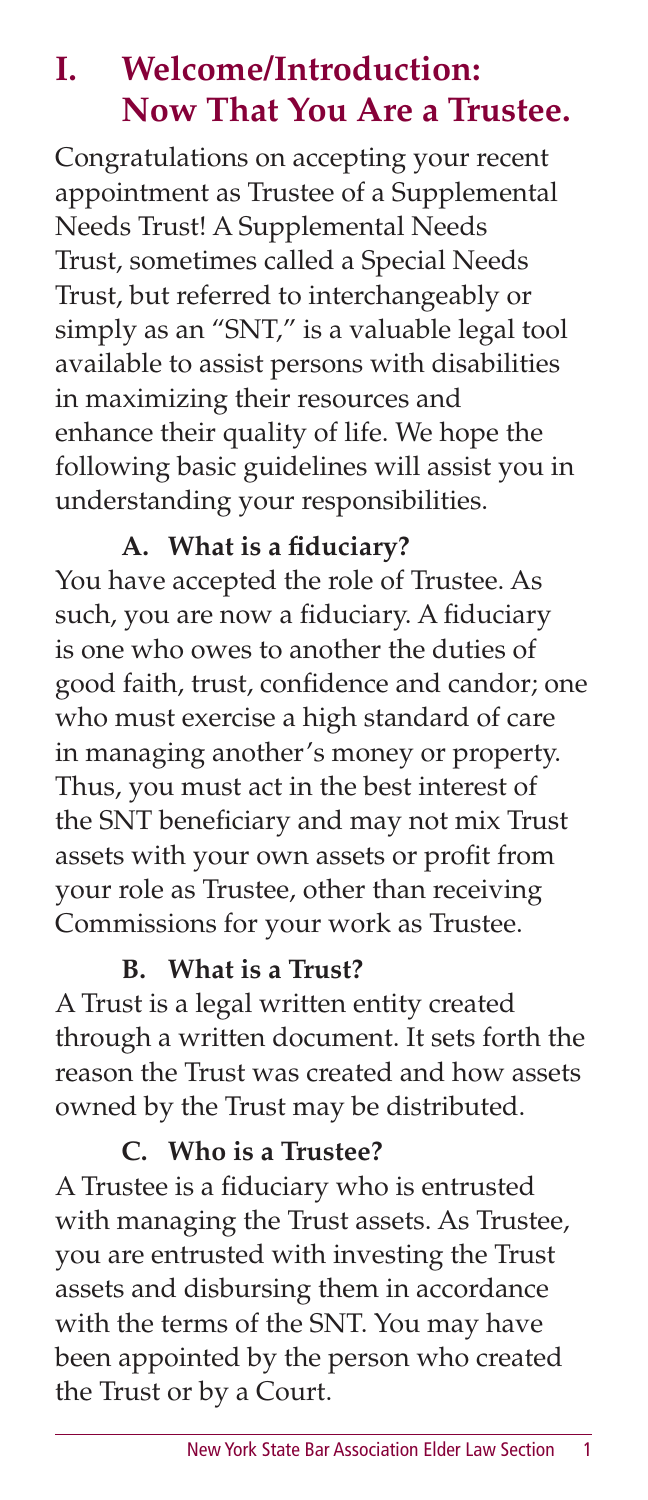### **D.** Who is the Beneficiary?

The Beneficiary is the person for whom the Trust was established. The Beneficiary is the person who will have the trust assets applied for his or her needs.

### **II. Overview of Supplemental Needs Trusts.**

### **A. What is a Supplemental Needs Trust?**

A Supplemental Needs Trust (SNT) is a trust designed to qualify or preserve the Beneficiary's eligibility for government benefits, such as Medicaid and Supplemental Security Income (SSI). These programs, which are described in greater detail below, are often vital for the Beneficiary of SNT, who is an individual with a disability, sometimes called the Benefit Recipient.

### **B. What is Supplemental Security Income? (SSI)**

Supplemental Security Income (SSI) is a government benefit for persons with a disability of limited means. A person with a disability may qualify for SSI financially because he or she does not have income and assets greater than the SSI rules allow. In general, for 2011, a single person must have limited income and not more than \$2,000.00 in countable assets. If you need more information on eligibility for, entitlement to, applying for, and maintaining SSI benefits, you may consult with an experienced special needs attorney to learn those rules. Information is also available at www.ssa.gov.

### **C. What is Medicaid?**

Medicaid is a government benefit that assists the disabled and/or elderly with medical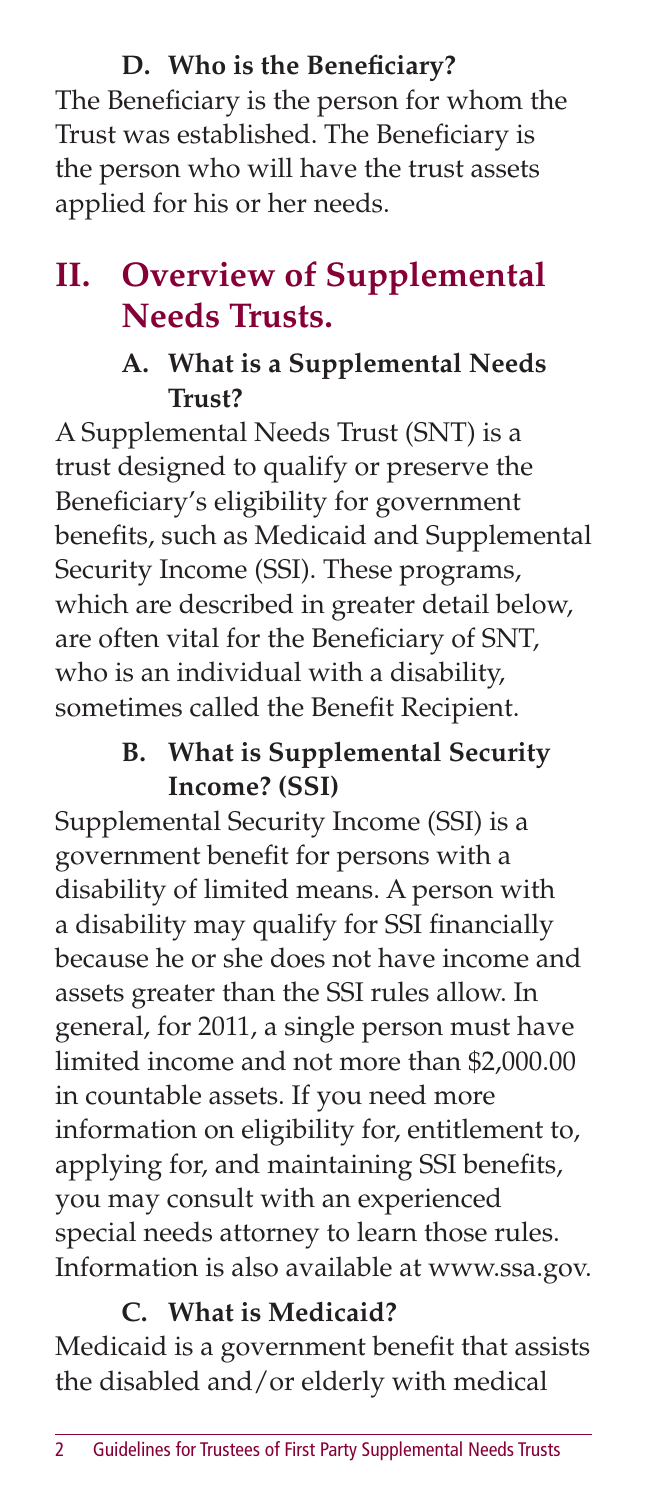care. In general, for Medicaid in New York State, an individual may retain no more than \$13,800 of countable assets. The Medicaid program provides medical coverage (including long term care) in nursing homes and in the community.

For those with a disability under the age of 65, funding an SNT with assets such as an inheritance or lawsuit recovery or accumulated money creates no waiting period for any Medicaid programs. The use of an SNT is a way to ensure eligibility for government benefits while still enjoying the benefits of that inheritance, lawsuit recovery or assets.

### **D. First Party SNT**

There are different types of SNTs – depending upon whose money is funding the Trust and whether or not an organization will serve as Trustee. This brochure will discuss only the responsibilities in serving as a Trustee of a First Party SNT.

A First Party SNT is a trust that is funded with the assets of the Beneficiary with a disability. It must be established by a parent, grandparent, guardian or Court. It is not possible for the Beneficiary to establish his or her own First Party SNT. To establish a First party SNT three (3) criteria must be satisfied: 1) the Beneficiary must have a disability, i.e., - he/she must be unable to be gainfully employed; 2) the Beneficiary must be under the age of 65 when the Trust is created; and 3) the SNT must contain a provision obligating the Trustee to repay Medicaid, when the SNT is terminated, for all of the benefits paid by Medicaid for the benefit of the Beneficiary over his or her lifetime.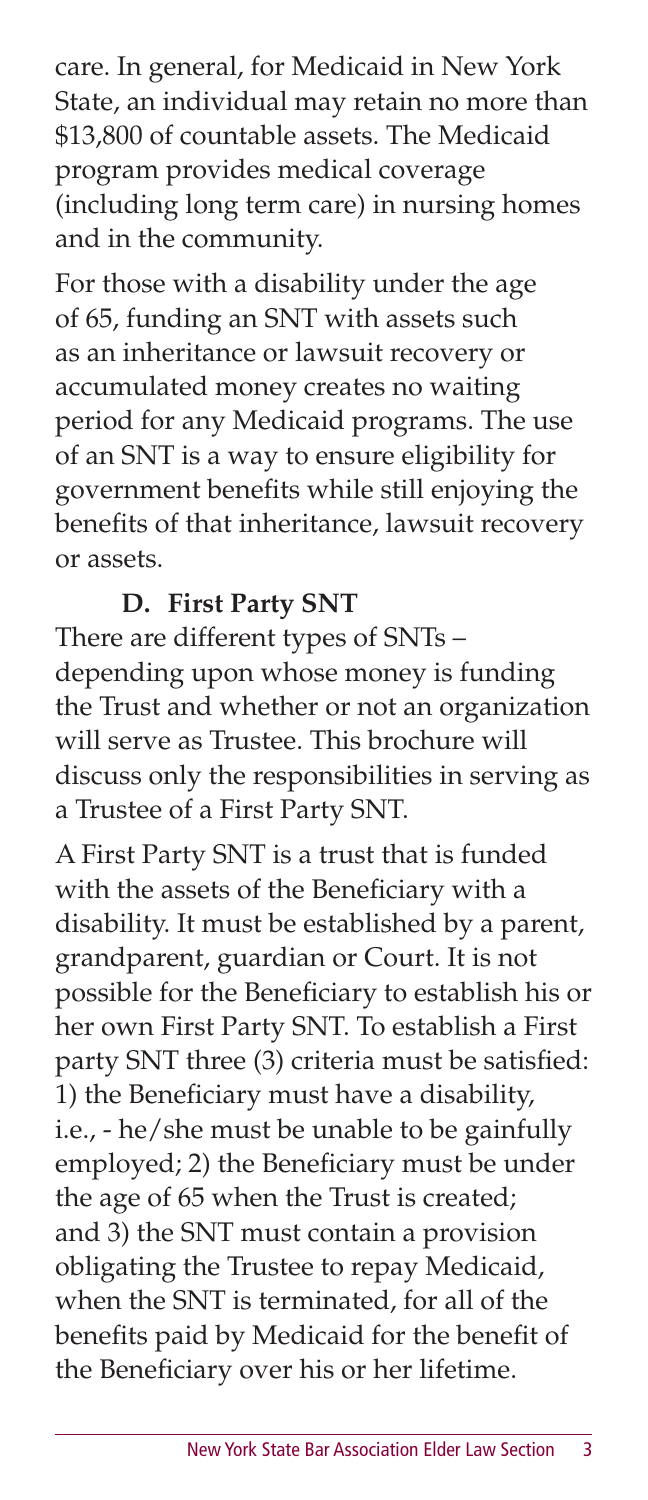### **III. Your Initial Obligations as Trustee.**

#### **A. Reading and Understanding Your Trust Document**

**1. Grantor – Settlor**. As you read the Trust for the first time, you will see at the beginning of the Trust document itself the title of the trust, the name of the Grantor, the name of the Trustee, and the name of the Beneficiary. The Grantor is the person creating the Trust and is usually the parent, grandparent or legal guardian of the Beneficiary or a Court which directs the establishment of the Trust.

**2. Declaration of Intent.** In general, this declaration is most often included to make it clear to the Trustee, the Beneficiary, and any government entity or court reviewing the trust document itself that it was the Grantor's intention to supplement but not replace government benefits.

**3. Administration of Trust.** The Trust may include provisions outlining how the Trust may invest assets and use assets for the Beneficiary. The Trust will include a provision to pay back Medicaid upon the death of the Beneficiary. The Trust will also include provisions for its administration after the death of the Beneficiary. It may, or may not, include directions on the payment of debts, funeral expenses, taxes and other administration expenses after the Beneficiary's death. It will then tell what will happen with remaining Trust assets.

**4. Funding the Trust.** Assets in the Trust will be titled "YOUR NAME as Trustee of the JOHN DOE SNT". You should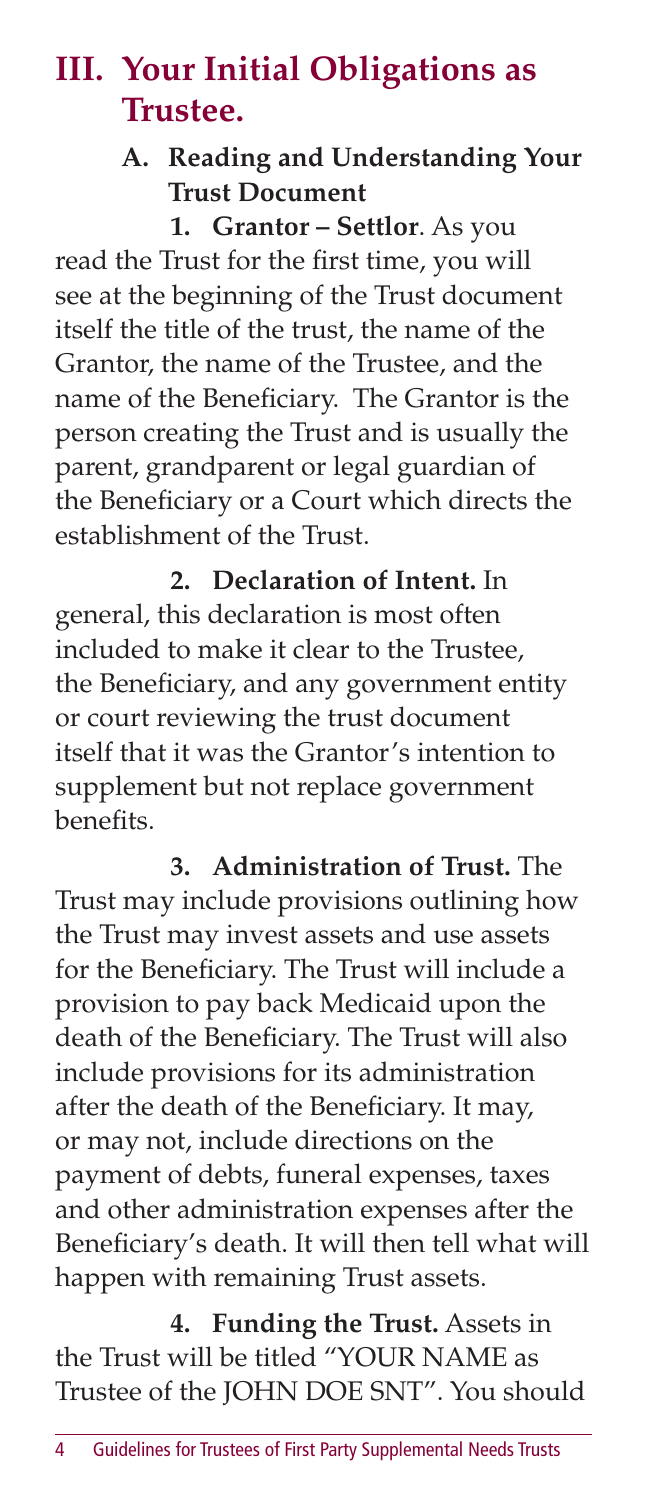maintain the financial records of the Trust accounts. It is important to know what the amount and type of assets (real estate; cash; stocks, bonds, mutual funds, etc.) that will fund the Trust.

### **B. Assistance of Professional Advisors**

The Trustee must be familiar with the government benefits the Beneficiary receives or could likely receive in order to understand how the use of the Trust may affect these benefits. An attorney may be able to assist with this information. A financial advisor can ensure that the Trust assets are properly allocated. If the Trust holds real estate, it may be necessary to retain maintenance crews, landscapers, housekeeping services, and general property management teams. Tax preparers or accountants may be necessary to ensure timing tax filings (discussed below) and to advise as to potential tax savings or advantages that can be leveraged to the benefit of the Trust and, consequently, the Beneficiary. If you have been appointed to serve as a Trustee by a court, the court may require a specific Order before you may retain such personnel.

### **C.** Specific Advice

1. Know Your Beneficiary. Your first responsibility should be to familiarize yourself with the Trust's Beneficiary. The Trustee should take the time to review thoroughly and understand the Beneficiary's current financial, medical, emotional, and social circumstances. This short checklist is a good way to get to know your Trust's Beneficiary: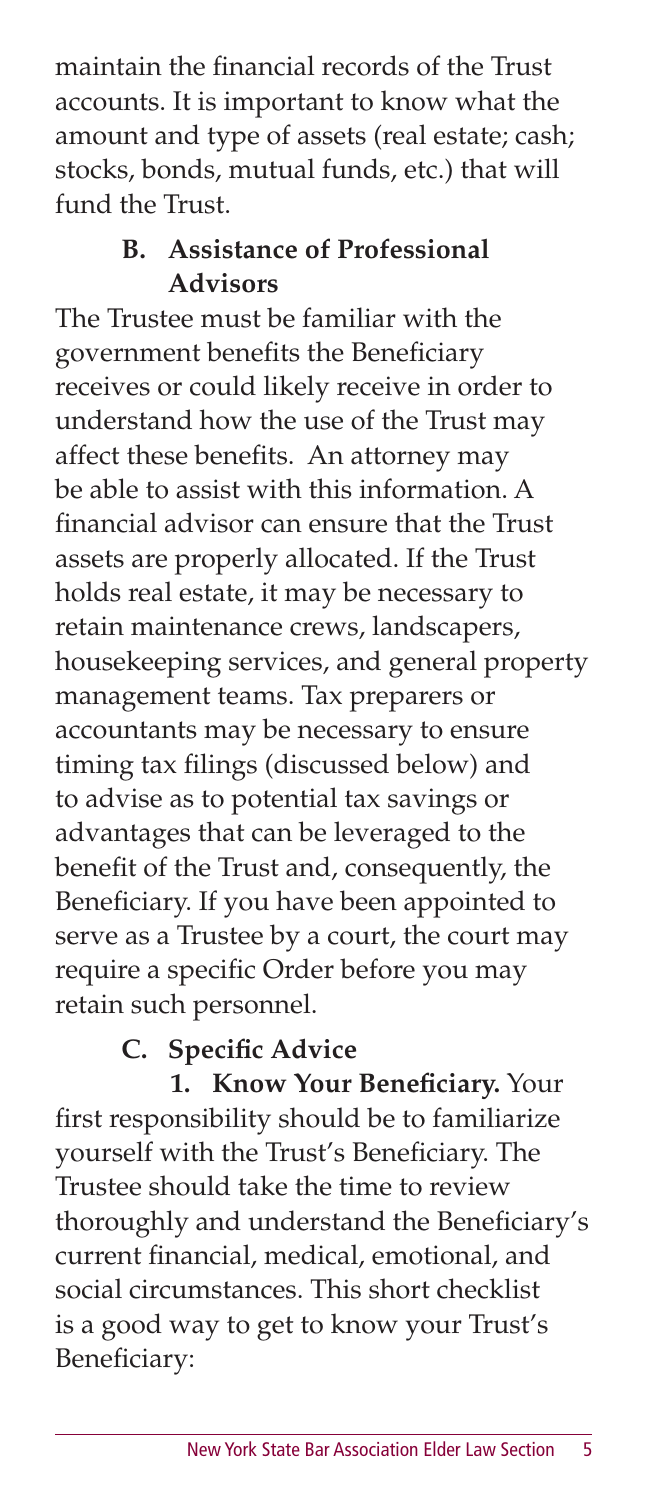- How old is the Beneficiary?
- What assets does the Beneficiary currently have?
- What income does the Beneficiary receive on a monthly basis?
- What is the current medical diagnosis for the Beneficiary resulting in his or her being disabled?
- What support systems are presently in place for the Beneficiary (family; case managers; day programs; educational or vocational programs; lawyers, accountants, financial planners, other professionals)?
- Where does the Beneficiary live and how are those living expenses paid for?
- How active is the Beneficiary in the community and what services and programs is he or she involved in?

**2. Bond requirement.** Many SNTs contain a requirement that the Trustee be bonded. A bond is an insurance policy that is issued by a commercial surety company insuring the Trust against mismanagement or improper actions of the fiduciary. Your attorney can guide you in finding a reputable bonding company to secure a bond. The Trust provisions will specify whether a bond is required.

**3. Accounting requirements**. Accounting is the name given to the process by which the Trustee reports concerning his/ her actions as Trustee. The Trust document itself and any court orders establishing the Trust will determine who must receive a copy of the Accounting and the format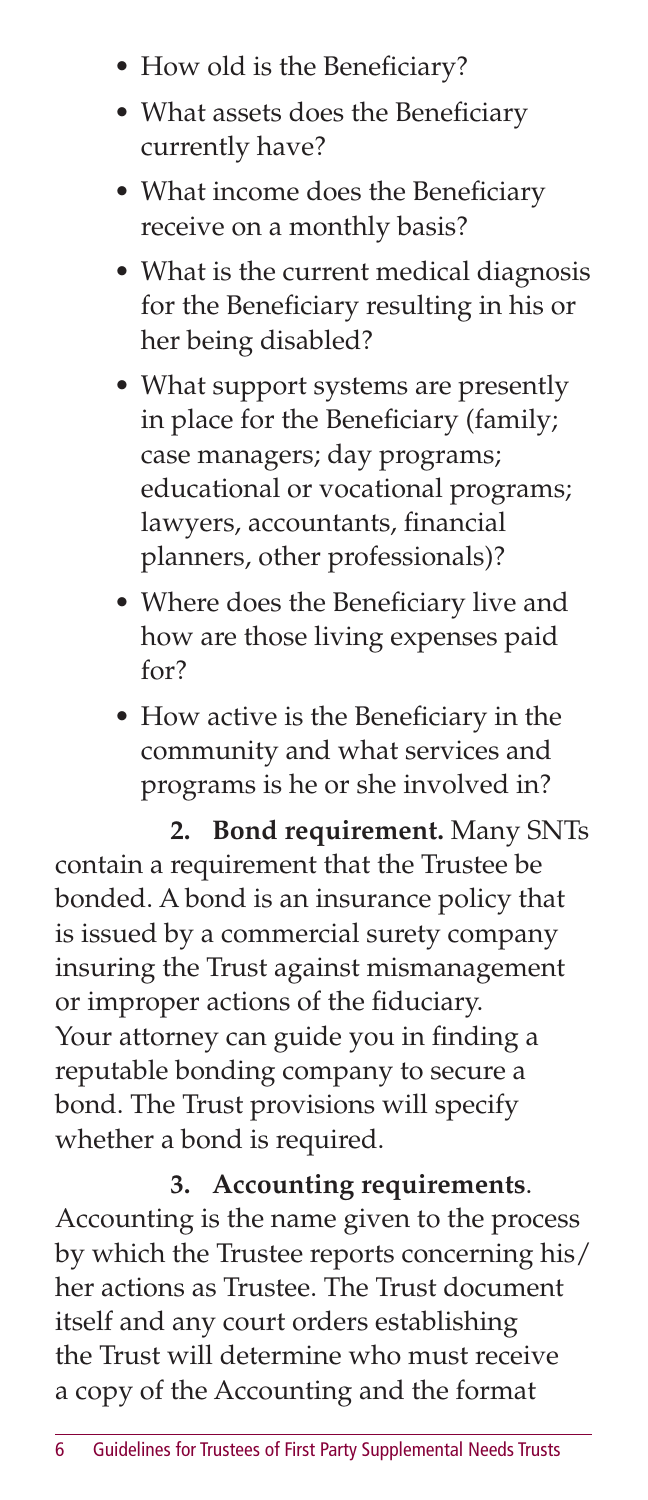of the Accounting. The Accountings are often given to the Beneficiary of the Trust, to a Legal Guardian, to the local Medicaid agency and to the bonding company.

### **D. Understanding Your Fiduciary Obligations as Trustee.**

As Trustee, you must act in the best interest of the Beneficiary and must carefully follow the requirements of the Trust. You must follow instructions as set forth in court orders, and avoid profiting from your position as Trustee, other than receiving Commissions for your work, and avoid conflicts of interest.

# **IV. Duties of Trustee**

### **A. Duty to Collect Assets and Fund Trust**

The Trustee must collect assets and fund the Trust. The Trust may be comprised of the proceeds of a medical practice settlement, an inheritance, or simply monthly income of the Beneficiary. In all instances, the trustee must not commingle his or her personal funds with assets of the Trust. How the funds may be invested is discussed in the section below discussing the New York Prudent Investor Act.

### **B. Authority to Hire Professionals for Trust Management**

The Trustee is responsible for the day to day management of the trust assets, the payment of bills, and the operation of the Trust. However, when particular expertise or specialists are needed, a Trustee may require the assistance of professionals to help him/ her in serving as Trustee. An accountant may be needed for tax advice and income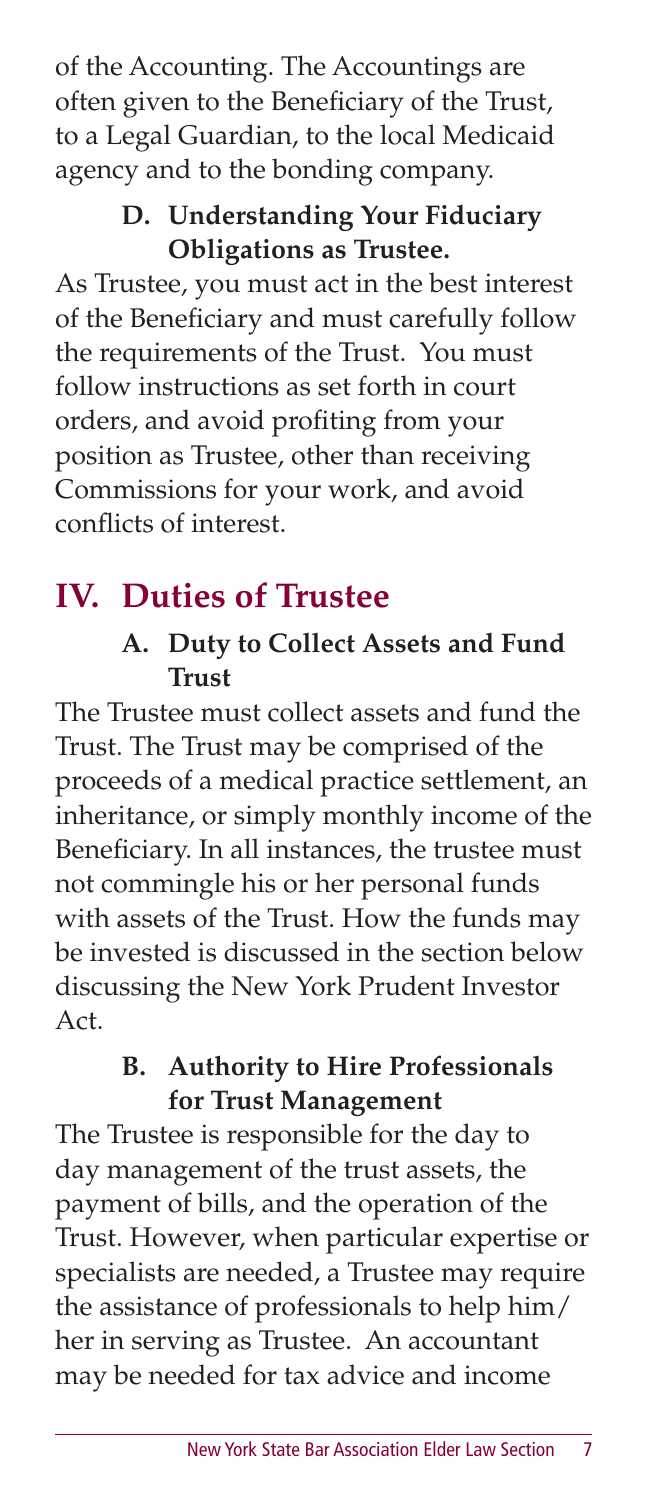tax preparation, or a financial planner may be needed for investment guidance. If a court authorized the Trust, you may need permission to hire these professionals and to pay them for their services from the SNT.

**C. Duty to Inform and Account** The Trustee has have an obligation to keep accurate and complete financial records, including checks issued, money received, expenditures made, proof of sales of assets, and income earned by the Trust. Trustees of SNTs established under Article 81 of the Mental Hygiene Law will file Accountings for court ordered trusts in the month of May for financial transactions made during the previous year. If the SNT was created in Surrogate's Court, that Court will tell you the month in which you must submit your Annual Account.

You may need to keep a log of the time involved in managing the trust assets and using the trust for the benefit of the disabled Beneficiary. Some courts will determine how you will be compensated for your services when they review your annual accountings and may base your compensation on the time you spent as Trustee.

**D. Commissions as Trustee** You may be entitled to be paid for your services as Trustee. The Trust document itself and, if applicable, the court order establishing the Trust, will explain the manner in which your compensation, called "Commissions," will be calculated.

**E. Managing Trust Assets** Trustees in New York State have the power to manage trust assets under New York *Estates Powers and Trusts Law* (EPTL) §11-1.1.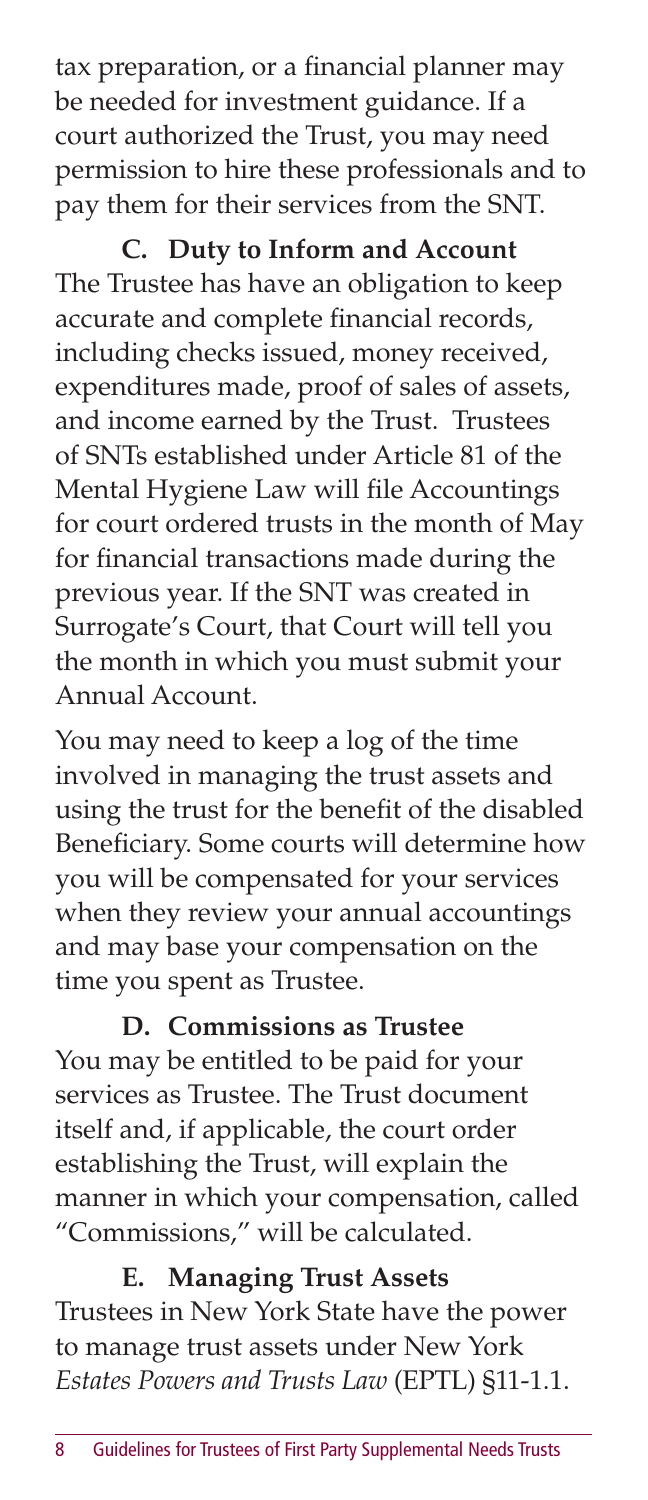This section of the law is a general list which can be used as a guide for you. Please note, however, that if your trust is created by a court, you must get court permission before you exercise certain powers. Always look at the Trust document itself and any court order to see what actions may require prior Court approval. Also consult with your attorney if you are unsure about whether to make certain transactions.

### **F. Prudent Investor Act**

A trustee has a duty to invest and manage trust property in accordance with the Prudent Investor Act unless the trust document says otherwise. The Prudent Investor Act is found in EPTL §11-2.3.

The Prudent Investor Act does not direct you to invest in any particular investment; no investment is considered to be inherently prudent or imprudent. You must make investment decisions as a prudent investor would for the entire portfolio. To the extent relevant, you must take into account such factors as "the size of the portfolio, the nature and estimated duration of the fiduciary relationship, the liquidity and distribution requirements of the governing instrument, general economic conditions, the possible effect of inflation or deflation, the expected tax consequences of investment decisions or strategies and of distributions of income and principal, the role that each investment or course of action plays within the overall portfolio, the expected total return of the portfolio (including both income and appreciation of capital), and the needs of beneficiaries (to the extent reasonably known to the trustee) for present and future distributions authorized or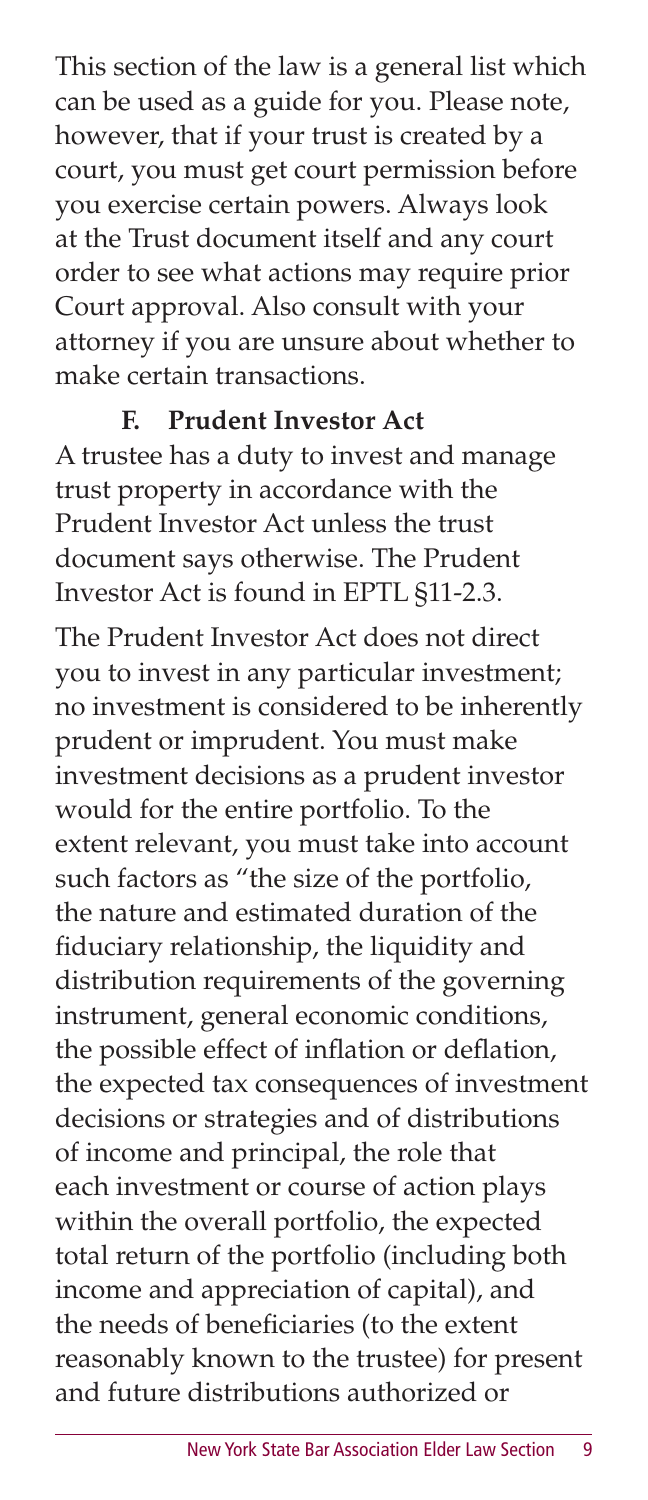required by the governing instrument." EPTL §11-2.3 (b)(3)(B).

You should diversify the assets of the Trust unless you reasonably determine that it is in the interest of the Beneficiary not to diversify, taking into account the purpose and terms of the trust document.

You may delegate your investment or management functions, but you must be careful in doing so. You need to monitor the work of the delegatee and make sure he or she is performing the delegated duties properly. You must make sure that the costs of the delegation are not excessive. You should receive account statements regularly and review them carefully.

### **G. New York State Regulations Regarding First Party Trusts**

The Department of Health has issued regulations pertaining to the requirements for administering First Party SNTs. This is so because the establishment of a First Party SNT is done because the Beneficiary is receiving Medicaid. Compliance requires the following actions by the Trustee:

(1) The Trustee must notify the appropriate local Social Services district of the creation and/or the funding of a Supplemental Needs Trust which was established for the benefit of an applicant/recipient for Medicaid and which is funded with the applicant's/recipient's own assets.

(2) If the assets of the trust exceed more than \$1,000,000, the Trustee must provide the local Social Services district with proof of bonding, unless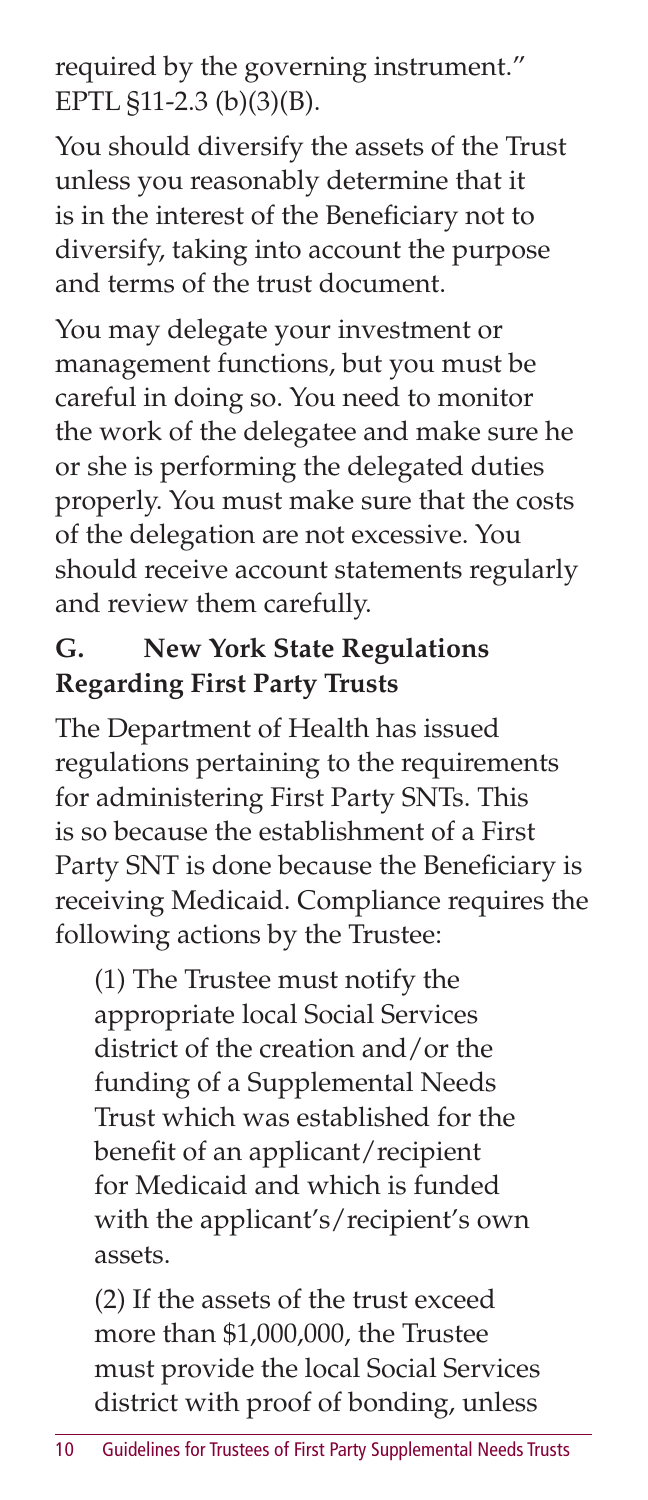that requirement has been waived by a Court with jurisdiction of over the Trust (typically the Surrogate's Court or Supreme Court of the County where the Beneficiary resides).

(3) The Trustee must provide the local Social Services district with proof of bonding for all Trusts with assets totaling less than \$1,000,000 if such bonding has been required by a Court with jurisdiction over the Trust.

(4) The Trustee must notify the local Social Services district in advance of any transaction involving transfers from the trust for less than fair market value.

(5) The Trustee must notify the local Social Services district in advance of any transaction tending to "substantially deplete" the principal of a trust valued at more than \$100,000. "Substantial depletion" is defined as:

> 5% of the corpus of the trust valued at \$100,000 up to \$500,000;

10% of a trust valued over \$500,000 up to \$1,000,000; and

15% for trusts valued over \$1,000,000.

(6) The Trustee must notify the local Social Services district of the death of the Beneficiary of the Trust.

The Trustee should be aware of any provisions in the Trust that require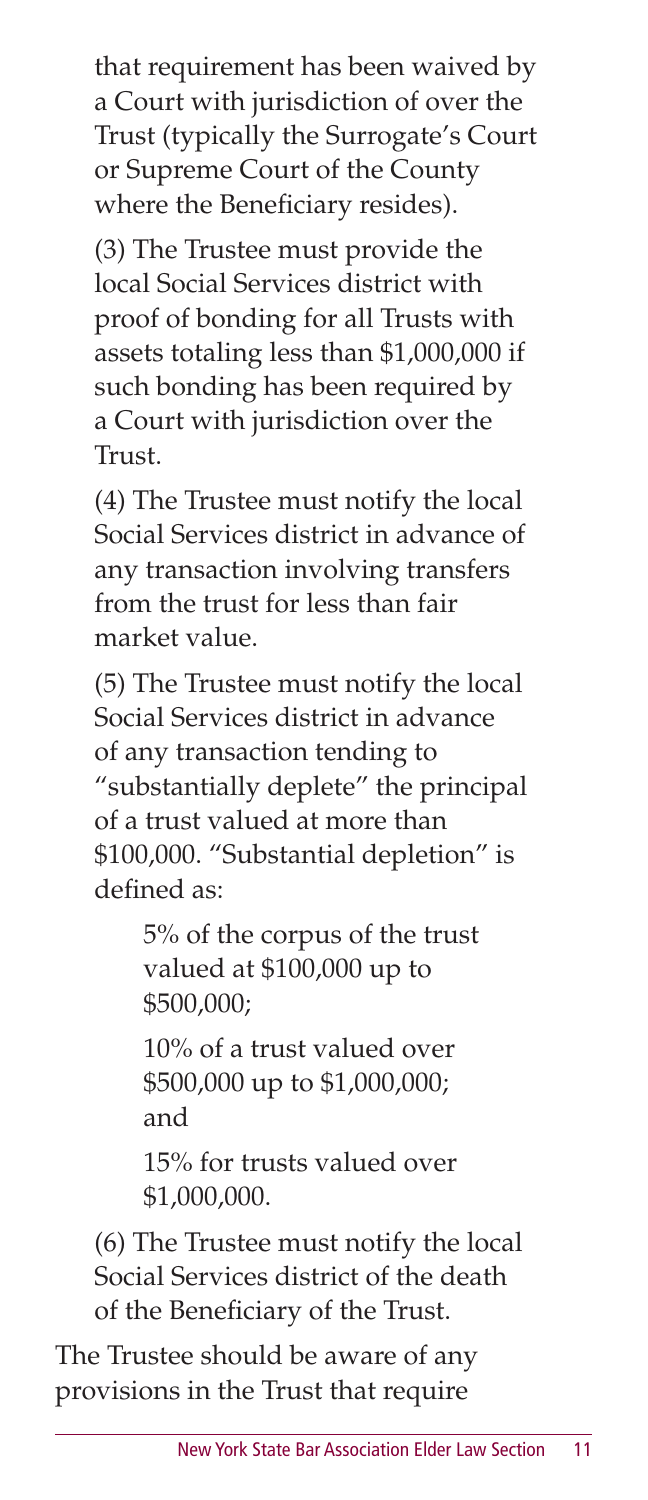additional affirmative reporting obligations or restrictions on the Trustee.

### **H. Securing Federal Tax Identification Number for the Trust**

The Trust accounts will usually be opened with a Tax Identification Number obtained from the IRS rather than in the Social Security Number of the Beneficiary. Your attorney will be able to assist in obtaining the Tax Identification Number.

Upon securing the Federal Tax Identification number, you will open accounts in your name as Trustee. The accounts will read "YOUR NAME, as Trustee of the John Doe Special [or Supplemental] Needs Trust Dated

**I. Filing Annual Income Tax Returns** The Trust income will be reported to the IRS. An accountant will advise you about filing an annual income tax return by April 15<sup>th</sup>.

### **V. How Your Decisions as Trustee Might Impact the Beneficiary's Entitlement to Other Benefits**

Medicaid and SSI are not the only government benefits that individuals with disabilities receive. Beneficiaries of SNT may qualify for assistance in housing, food and heat, and receive disability benefits based upon his or her own work history. Using an SNT will not affect benefits that are not means tested (they do not have an income limitation or resource level). However, as federal and state rules are constantly changing, it is incumbent upon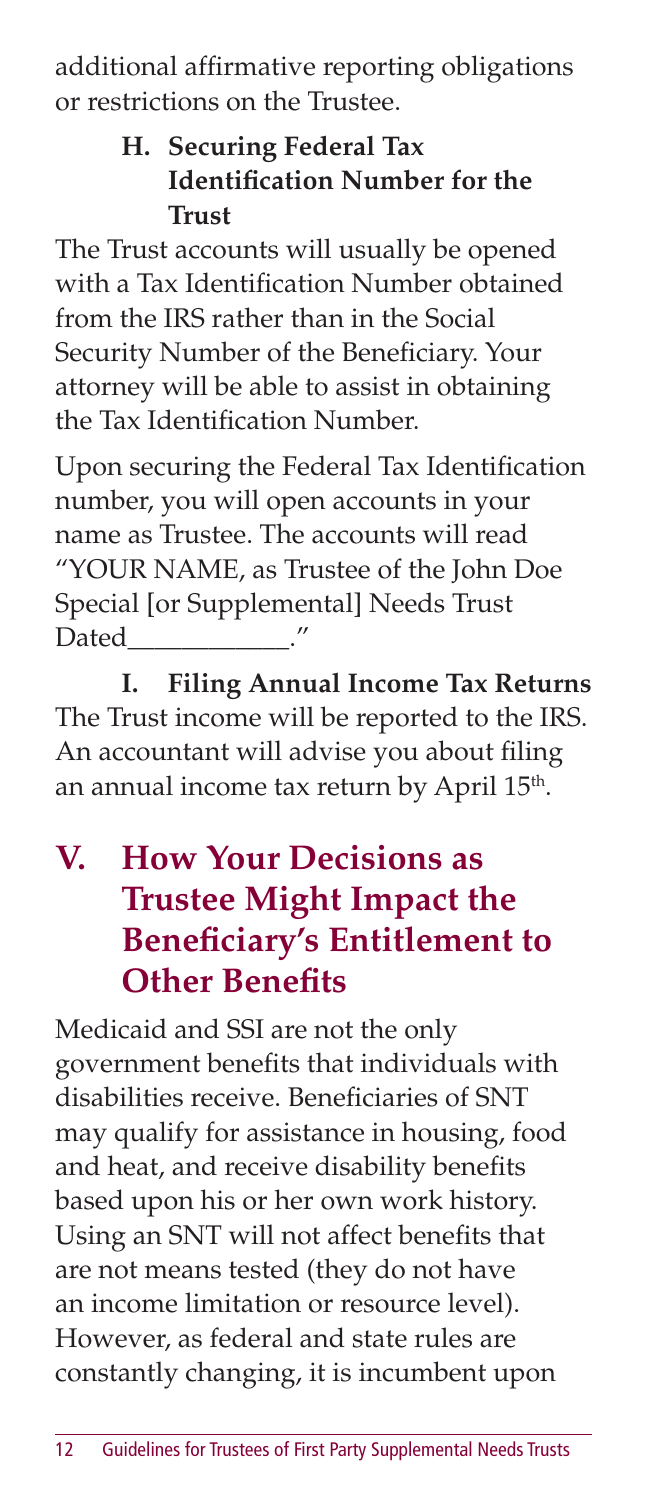you, as Trustee, and your advisory team, to remain abreast of changes to all the benefits programs the Beneficiary is receiving or may receive in the near future.

**A. Social Security Disability** Social Security Disability Income (SSDI) is a payment made to a disabled former worker. Unlike SSI, which is not dependent upon a prior work history and is a fixed ceiling of income per month, SSDI and the amount of monthly payment is completely dependent upon the amount of money the now-disabled former worker paid into the system. Individuals who have worked and paid into the Social Security Trust Fund through the Federal Insurance Contributions Act (FICA) tax may acquire insured status by having paid into the Social Security system for the requisite number of quarters per year prior to becoming disabled. If a former worker becomes disabled and has paid into the Social Security system through FICA tax withholdings, upon a qualifying disability (as defined under Social Security), Social Security provides a monthly income without regard to assets or other income. This is an SSDI benefit. After receiving SSDI for two years, the disabled former worker would then qualify for Medicare.

To receive SSDI benefits, one must be "currently insured." Workers disabled after the age of 31 must have 20 quarters of coverage within the 10 year period immediately preceding the onset of their disability. Those disabled under the age of 31 require fewer quarters of coverage but never fewer than six. Individuals over the age of 31 who become disabled after they have left work and who do not have 20 quarters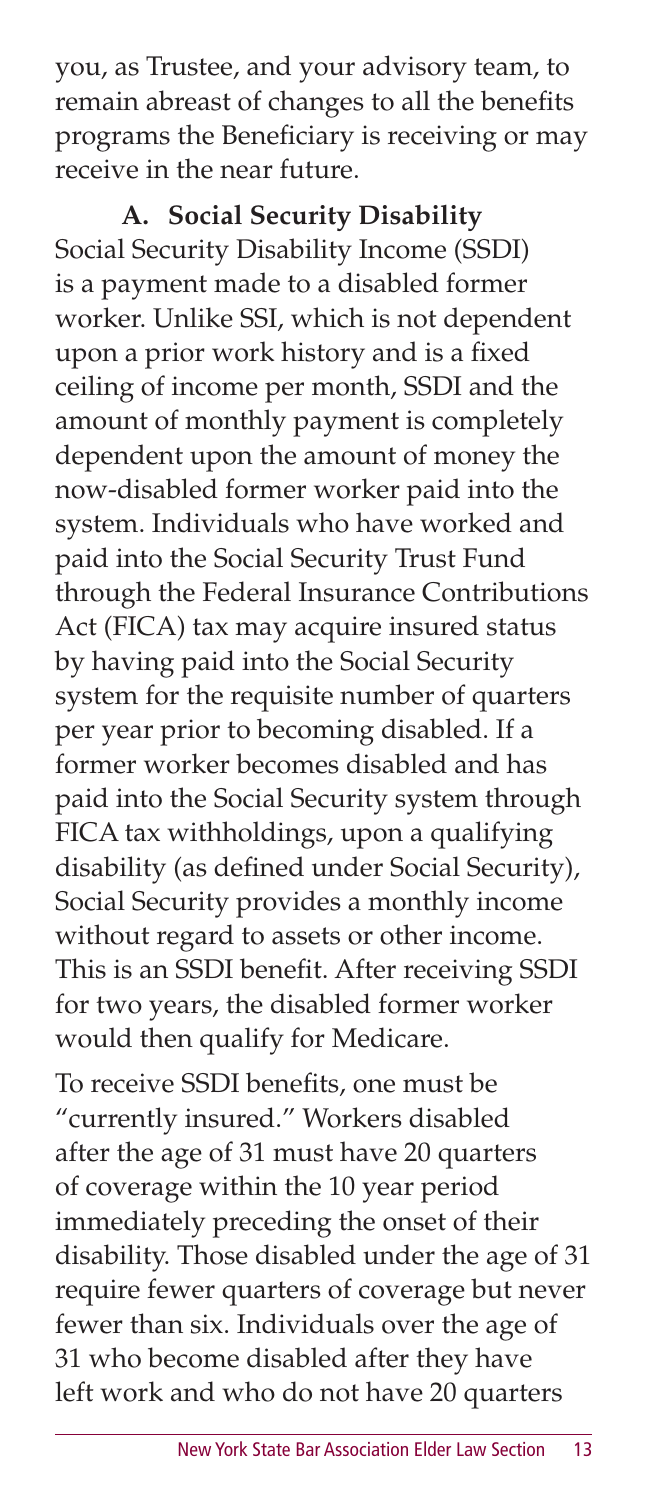of coverage within the 10 years prior to becoming disabled will not be "currently insured" and will not be able to receive Social Security Disability.

SSDI benefits are not based upon any asset or income level.

### **B.** Adult Child Benefits

Another benefit paid through the Social Security Administration is Adult Child benefits. An unmarried, adult child with a disability of a deceased, disabled, or retired parent can receive Adult Child benefits if that child became disabled prior to age 22 and if the deceased, disabled, or retired parent had sufficient work history. The child can receive these benefits at any age, provided that the disability of the child is determined to have onset before the age of 22. After two (2) years of receiving Adult Child benefits, the adult child will receive Medicare.

### **C. Medicare**

Medicare is the federally government funded health insurance program. An individual aged 65 years or older who is entitled to receive Social Security Retirement benefits, Social Security widow benefits or Railroad Retirement benefits is eligible for Medicare, as are individuals with disabilities who have received SSDI benefits for two years, or those receiving Adult Child benefits. Those with end-stage renal disease who require dialysis or a kidney transplant also are eligible for Medicare, regardless of age, as well as those with ALS.

Medicare provides coverage for hospitalizations (Part A), physicians (Part B) and Prescription Drugs (Part D). Medicare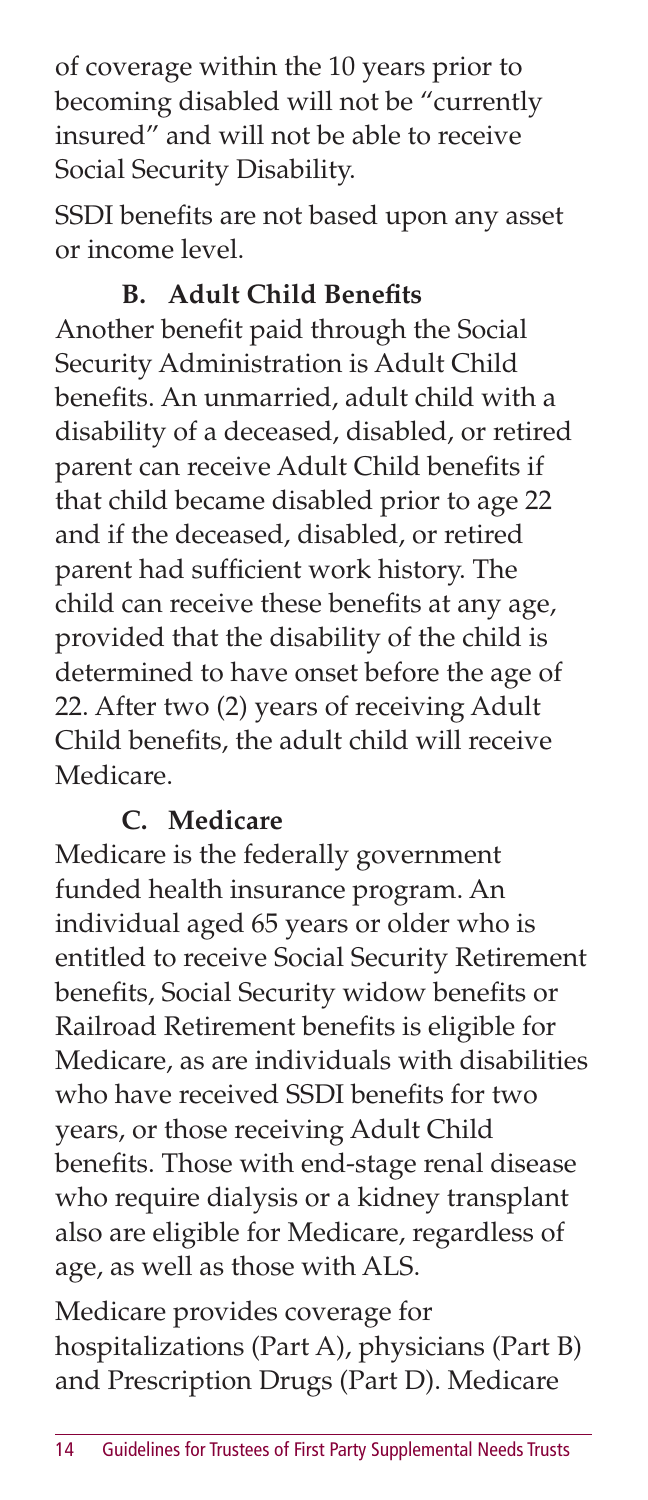is not based on any asset or income level. Distributions from an SNT will not affect Medicare benefits.

**D.** Office of Mental Health Benefits In New York, those between the ages of 21 and 65 in a State psychiatric hospital will have their care paid for by the State of New York. This is a means-tested program. An SNT will preserve assets for those who enter a State facility. Once assets are placed in an SNT, the individual will be financially eligible for Office of Mental Health State benefits.

### **E. Section 8 Housing**

The Department of Housing and Urban Development provides a rental subsidy for individuals with disabilities. The amount of the subsidy is calculated by determining the family's contribution based on income and family size, taking into consideration the actual cost of the housing. Countable income for Section 8 housing subsidies include monthly payments, such as Social Security, annuities, income from assets based on current passbook savings rate, as well as assets gifted away two (2) years prior to the application or recertification for Section 8 housing. Some distributions from a Special Needs Trust paid to a third party for the benefit of the Trust Beneficiary may be countable income for Section 8 residents.

**F.** S.N.A.P. Benefits (Food Stamps) Supplemental Nutrition Assistance Program (SNAP) benefits, formerly and commonly known as food stamps, provides a person with limited income an allowance of funds with which to purchase food. The amount of the monthly allowance depends upon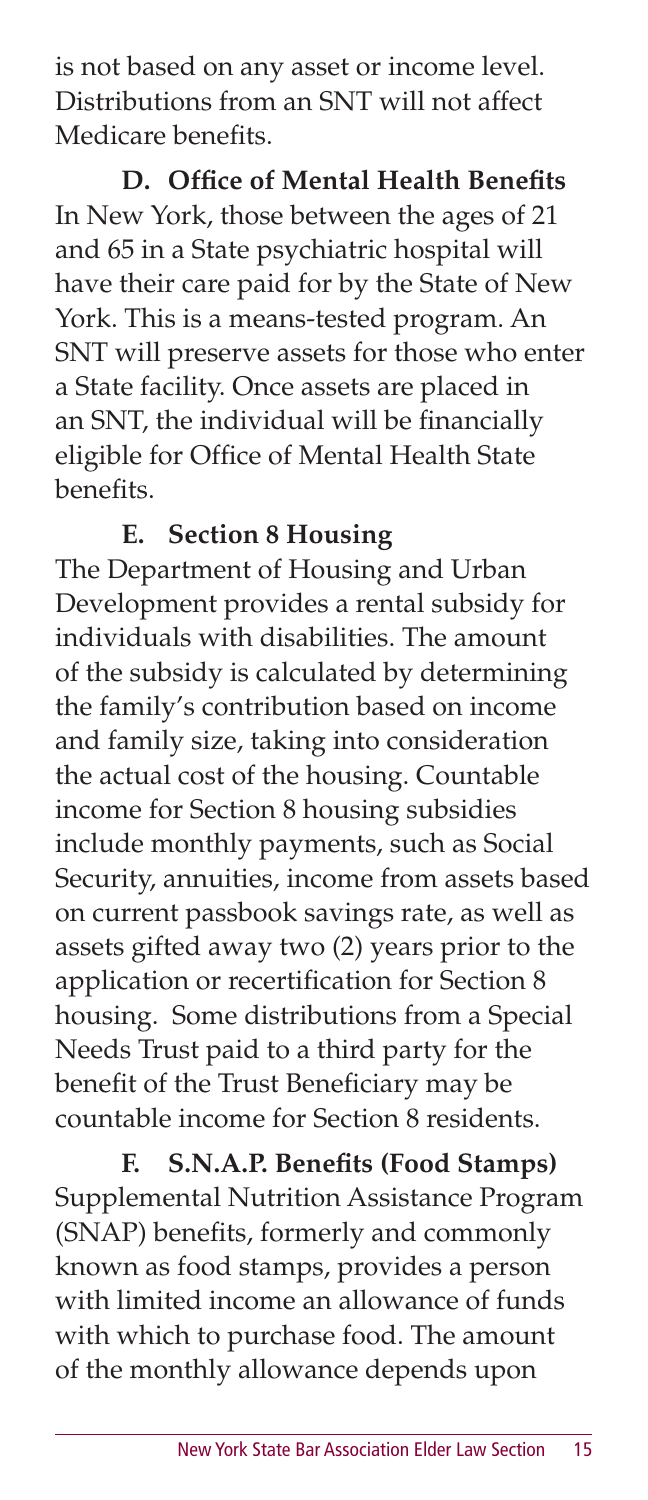household size and income. While food stamp benefits used to be tied to the SSI asset level (\$2,000 for a single person), there is currently no asset limit for SNAP benefit eligibility for persons with very limited income. However, if a person is disabled or over the age of 60, he or she may not have monthly income over 200% of the federal poverty level. If income exceeds that amount, then a resource limit of \$3,000 applies for households with a disabled person or a person over the age of 60. For households without a disabled person or without someone over the age of 60, there is a \$2,000 resource limit. It is important to review the SNAP benefits eligibility rules very carefully when an SNT is involved. Because first party SNTs are funded with the assets of the benefit recipient, in general, disbursements from the trust made to the Beneficiary for everyday living expenses such as rent/mortgage and groceries are counted as income in determining the amount of income the household has. However, there may be other disbursements out of the SNT that will not be counted as income and therefore not affect the Beneficiary's eligibility for SNAP benefits.

#### **G. HEAP**

Home Energy Assistance Program (HEAP) is a grant, awarded annually, to low income persons to cover the cost of fuel and utilities. HEAP has no resource test and therefore the assets in the SNT do not cause eligibility problems. Emergency HEAP, which is distinct from a general HEAP benefit, will only be granted in emergency situations when the household does not have sufficient means to fix the fuel or utility emergency.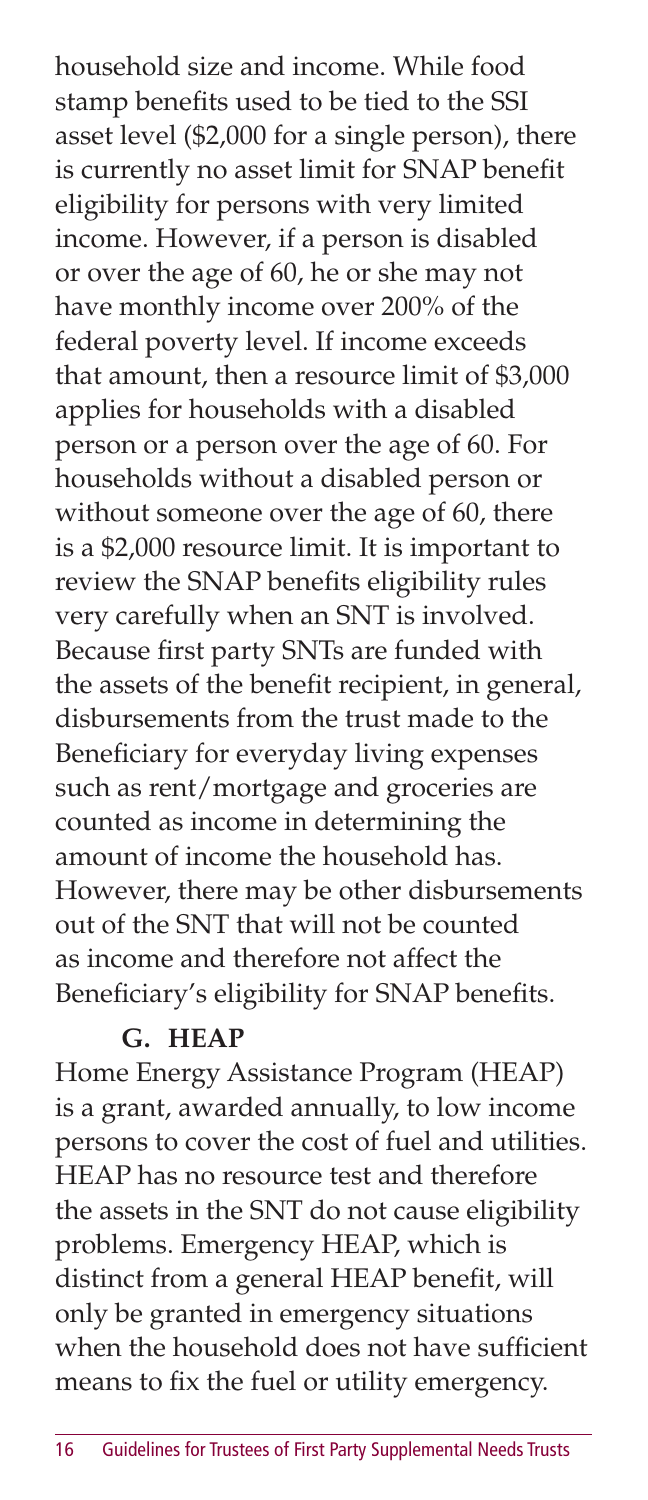However, even in emergency situations, assets in an SNT are not counted when making an eligibility determination for emergency HEAP. However, determining whether the person is "low income" is a complex process for HEAP eligibility. Income used for everyday expenses is considered available income when a HEAP eligibility determination is made. Therefore, a Trustee of an SNT must be care in making disbursements from the SNT to or for the benefit of the beneficiary because it may affect HEAP eligibility.

### **VI. Making Appropriate Disbursements**

### **A. Paying for Housing/Shelter and Food (buying a home; paying/ subsidizing rent)**

It is important to know that a Beneficiary who is receiving SSI will have his or her SSI monthly payment reduced (up to a maximum reduction of one third) if the Trust pays for some or all of the Beneficiary's food or shelter. An attorney can guide you through the calculations of the precise reduction so that you may determine whether the Beneficiary's reduction of the monthly SSI payment is worth the benefit of having food or shelter expenses paid by the Trust.

The Social Security Administration considers the following items to be distributions for shelter: mortgage payments, insurance premiums if required by the mortgage company, real estate taxes, rent, heating fuel, gas, electric, water, sewer, and garbage removal.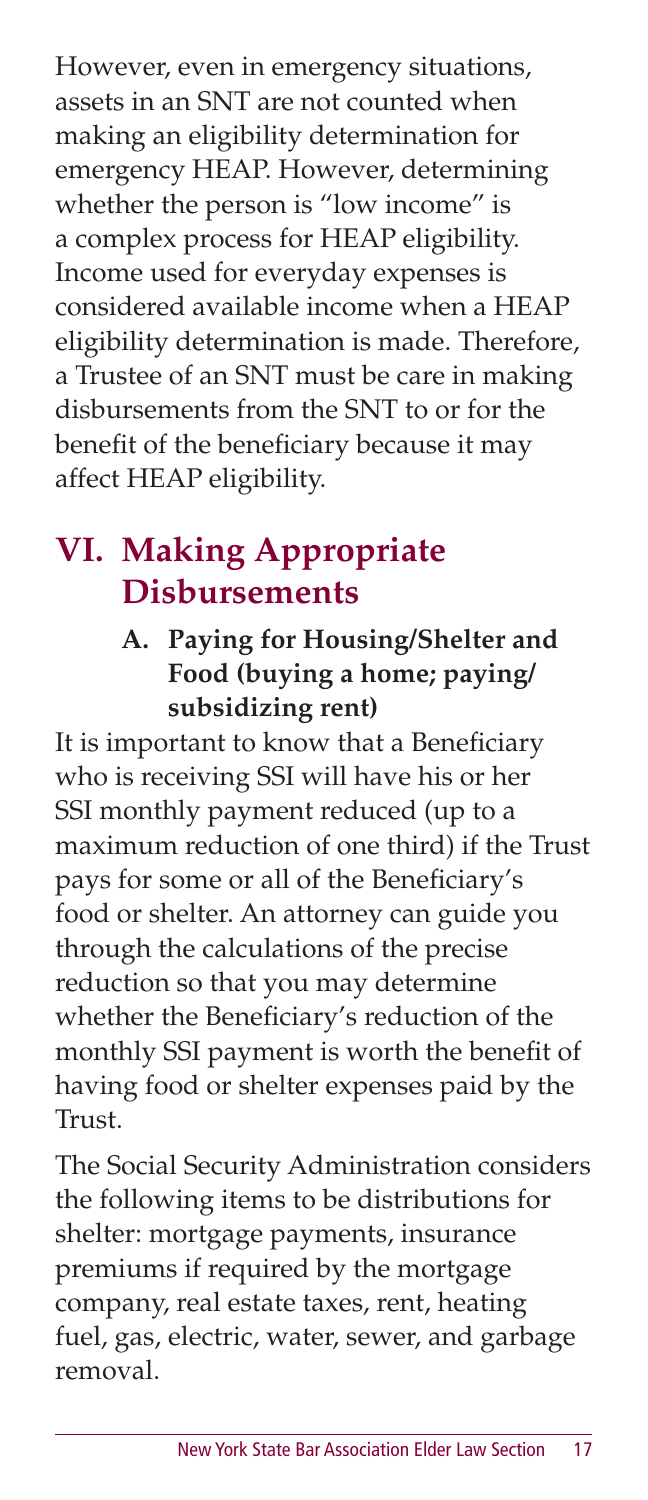If you as Trustee are considering having the Trust purchase a home for the Beneficiary, there are many issues to consider and plan for. If you were appointed Trustee pursuant to Article 81 of the Mental Hygiene Law or pursuant to SCPA 17A in Surrogate's Court, you may need to have special court permission to purchase real estate with the Trust. As Trustee you must also consider whether others living in the home should contribute to its monthly expenses.

Medicaid benefits are not reduced by the Trustee's paying for food and shelter.

### **B. Paying for Utilities (electric, gas, water)**

As mentioned above, electric, gas, water and the like are considered provisions of shelter which will reduce the Beneficiary's monthly SSI award. Therefore, in most instances, the Beneficiary's SSI monthly payment should be used to meet these obligations. If the Beneficiary can use his or her monthly SSI check to pay for rent, electric, gas, water, sewer, garbage, and spending cash, then the Trustee can use Trust funds for other expenses, as detailed below.

### **C. Paying for other household expenses (phone, cable, internet, maid service, lawn service)**

The Social Security Administration does not consider things such as cable, phone, internet, cleaning services, landscaping, newspaper subscriptions, and other non-essential items as shelter. Therefore, the Trustee should try to structure the Beneficiary's bills so that the Trust is bearing the cost of these non-essential expenses. Using Trust funds to pay them will not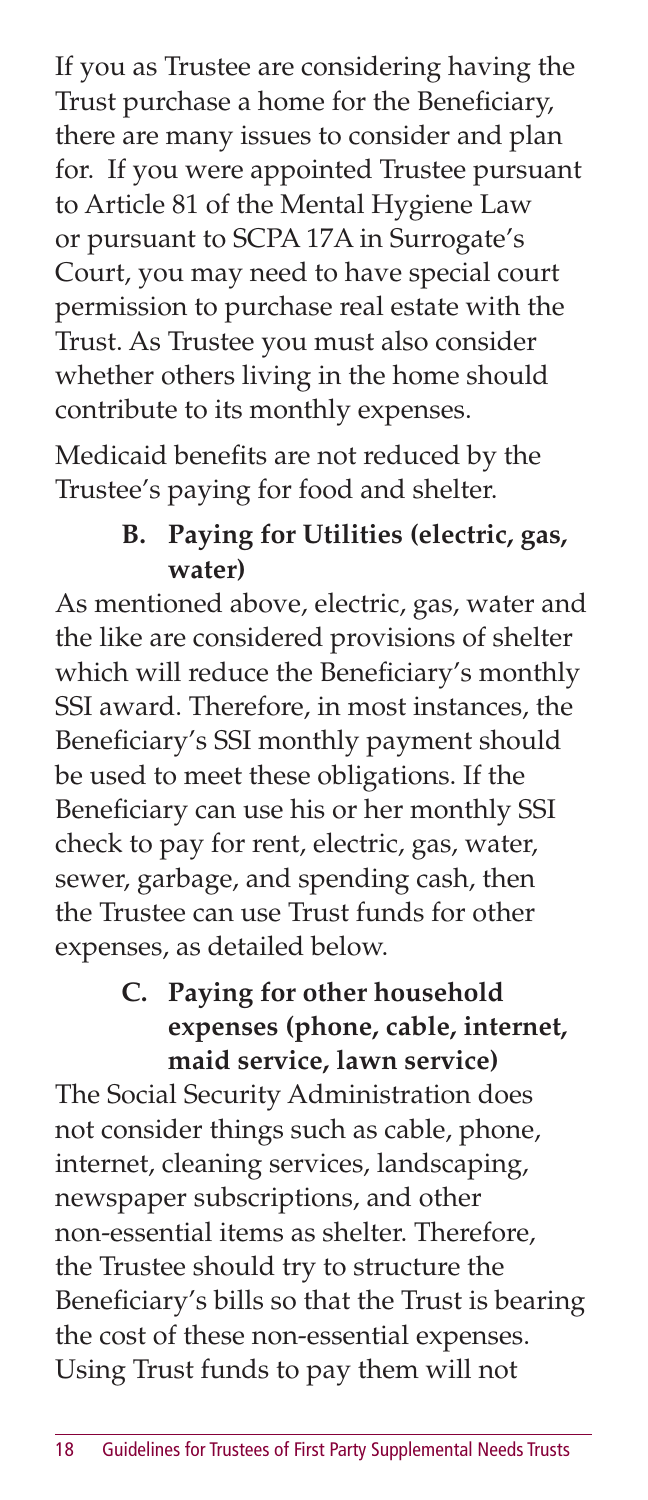reduce the Beneficiary's monthly SSI award. These expenditures also do not reduce Medicaid benefits.

### **D. Paying for household furnishings and other personal property**

There is presently no limit on the value of household furnishings and other personal property that the Trust may own or purchase for the Beneficiary without reducing the Beneficiary's monthly entitlement to a SSI award.

**E.** Buying the Beneficiary Clothes Paying for clothing for the Beneficiary with Trust assets will not affect SSI or Medicaid eligibility.

### **F.** Buying the Beneficiary Food **(weekly groceries, meals out)**

The Trust's purchase of food for the Beneficiary will result in the reduction of that Beneficiary's SSI award. "Food" has been defined by the SSI program to include groceries, dinners out, entertainment dinners and gift cards to establishments selling food. Purchasing these items for the Beneficiary from the Trust does not affect Medicaid benefits.

### **G. Paying for a Car and all insurance related thereto**

It is permissible for the SNT to purchase, own, insure, and pay for upkeep of an automobile for the Beneficiary. In order to reduce insurance costs, it is often preferable to have the Beneficiary own the automobile with expenses paid from the Trust, with the approval of the Medicaid agency, if necessary.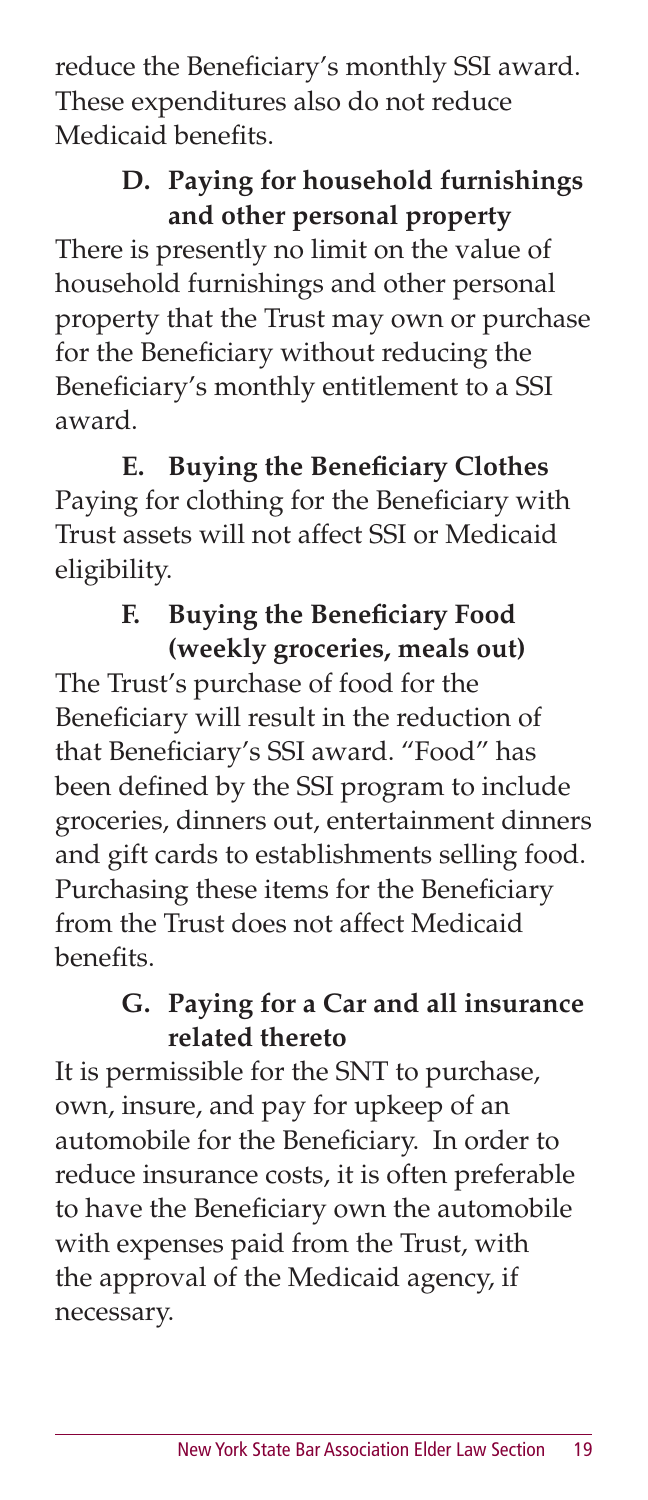#### **H. Setting up a prepaid funeral account**

The Trustee may pay for a *pre-paid* funeral agreement while the Beneficiary is *alive*. Beneficiaries are encouraged to pay for these arrangements before the Trust is created, or request a payment from the Trust for a burial agreement during the Beneficiary's life. The Trust may not purchase a funeral once the Beneficiary has passed away if sufficient funds will not remain for the Medicaid agency to be paid back for all Medicaid provided to the Beneficiary.

### **I. Paying for travel and entertainment expenses**

Travel and entertainment expenses are supplemental needs. In some instances, a companion may also need to travel with the Beneficiary. It is important to understand the local Social Service district's position on disbursements from the Trust for the expenses relating to a companion.

### **J. Credit Card**

Paying the Beneficiary's monthly credit card bill is a way for the Beneficiary to remain independent. So long as the credit card does not purchase food or shelter items, the credit card will not affect eligibility for SSI. The Trustee may not authorize a debit card against the Trust assets or gift card purchases for the Beneficiary.

**K. Paying for Educational Expenses** The Trustee is permitted to use Trust assets for educational expenses for the Beneficiary. However, the Trustee must be mindful of the rules governing payment for food and shelter, discussed above. If the educational expenses encompass any of those expenses,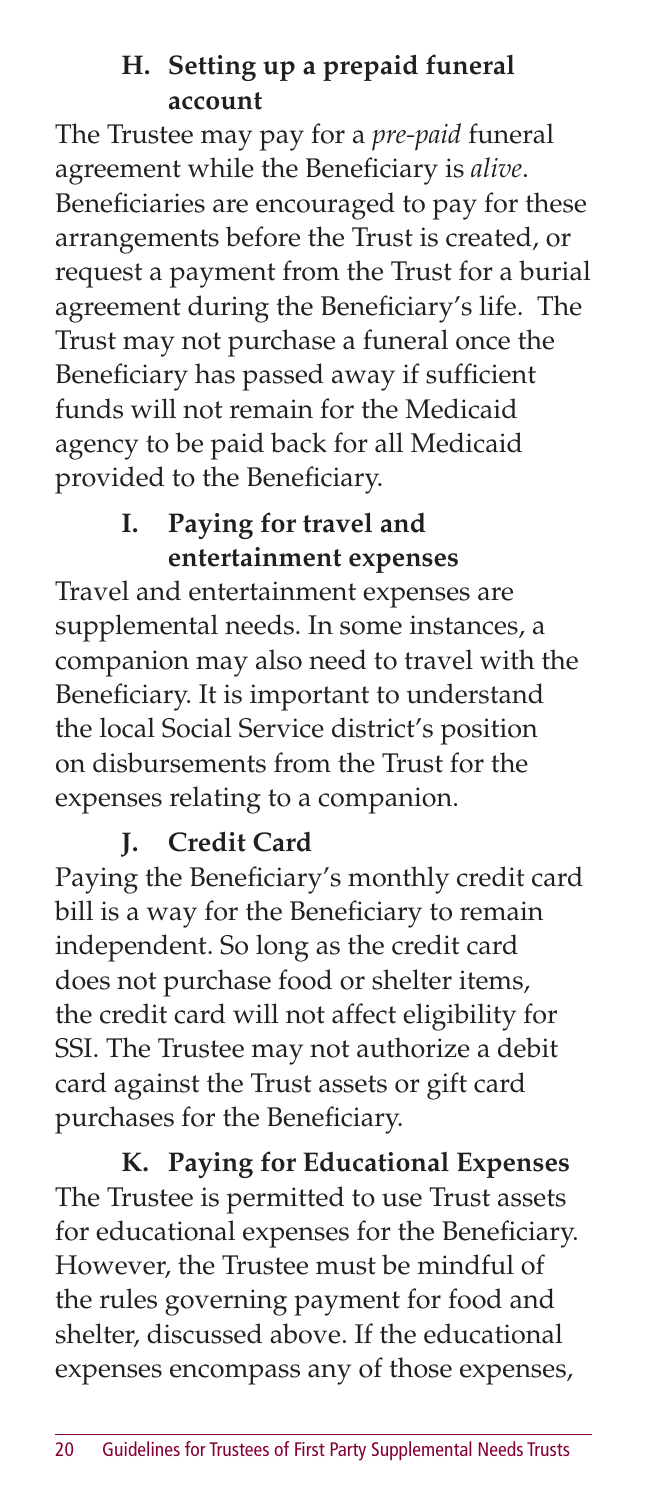such as dormitory expenses or a meal plan for a student in a residential educational setting, the Trustee must take care to not use Trust assets for these types of expenses or else risk a reduction in the Beneficiary's SSI award, as discussed above.

**L. Paying for Medical Expenses**

 It may be appropriate to use the Trust assets to pay for medical related equipment or therapies not provided by government benefits.

### **M. Paying for Insurance (health, auto, homeowners, long term care, disability, life, other)**

The Trust may pay for insurance beneficial to the Beneficiary. For life insurance, the named beneficiary on the policy must be the Trust if the Trust is paying the premiums.

Car insurance may be purchased and maintained by the Trust for a vehicle owned by the Trust, or by the Beneficiary outright. Homeowner's insurance may be paid by the Trust, although it might result in a reduction of SSI benefits. Renters insurance may be paid and not affect the SSI benefits as it is seen as a personal property insurance rather than a shelter payment.

### **N. Cash, Gifts from Trusts, and Other Items that will affect SSI and Medicaid**

Giving the Beneficiary spending money reduces dollar-for-dollar SSI benefits. Gifts to others on behalf of the Beneficiary should not, in general, be made from the Trust.

**O. Final Expenses Upon Death** The local Social Service district will allow the Trust to pay taxes due because of death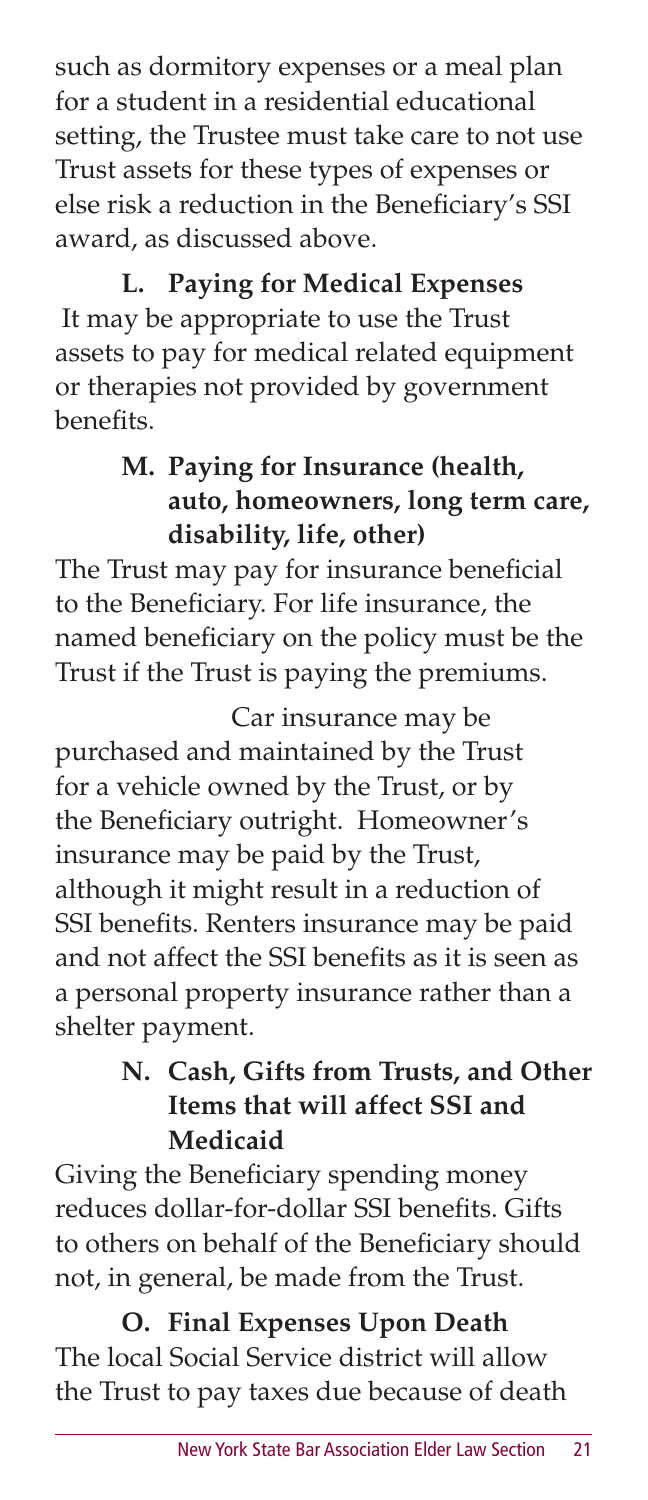of Beneficiary, fees for administration of trust estate such as accounting to a court, etc. before reimbursing Medicaid, but the Trust may NOT pay debts owed to third parties, such as paying off a mortgage, credit card debts, etc. The Trust may NOT pay for a funeral prior to reimbursing the State for all Medicaid provided to the Beneficiary during the Beneficiary's lifetime.

# **VII. Definitions**

### **A. Fiduciary/Trustee**

A fiduciary or Trustee is the person charged with managing and administering the Trust. This may be one or more persons, or a corporate entity. The fiduciary is bound by standards established by state law.

### **B.** Beneficiary

The Beneficiary is the person for whom the Trust funds are to be expended.

### **C. Grantor/Creator/Settlor**

The person who creates the trust is known as the "Grantor" or "Settlor."

### **D. Court**

The phrase "Court" refers to the local court that will have jurisdiction over a Trust and/ or the fiduciary. A Court may be involved in the establishment of a SNT, or may be involved in the ongoing monitoring of the fiduciary's actions.

**E. Department of Social Services** In New York State, each county has a department responsible for administering the social service benefits to its county's residents. This department is called the Department of Social Services. The Department is responsible for administering the Medicaid program in New York State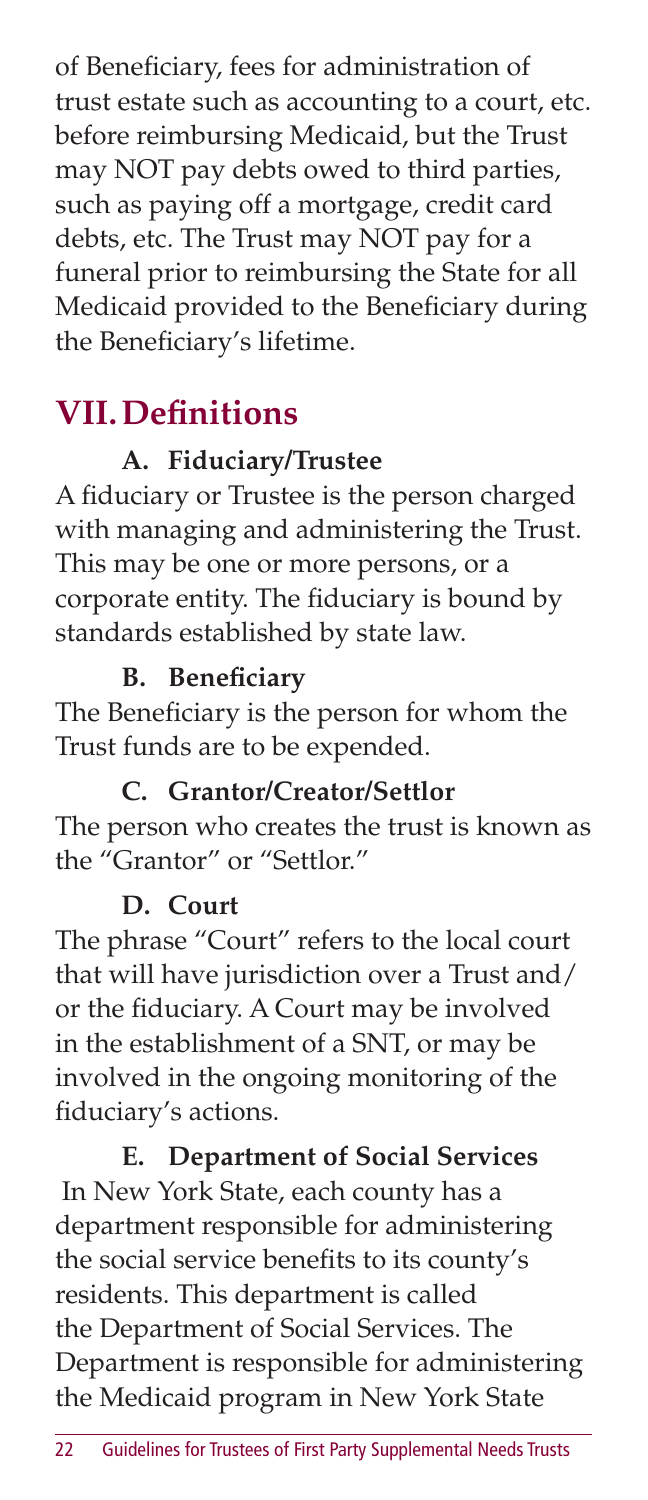and is often involved in reviewing the provisions of the Trust often must receive annual Accountings.

### **F. Disability**

The Social Security Administration considers a person disabled if "you cannot do work that you did before; [the SSA] decides that you cannot adjust to other work because of your medical condition(s); and your disability has lasted or is expected to last for at least one year or to result in death."

### **G. Social Security Disability Income (SSDI)**

This is a federally funded government program that pays former workers with a disability a monthly stipend. There are no financial criteria for eligibility because eligibility for SSDI is based upon the disabled person's work history.

### **H. Supplemental Security Income (SSI)**

SSI is a government entitlement program that pays a monthly stipend to persons unable to work, who meet the financial criteria of the program. Eligibility for SSI brings with it automatic eligibility for Medicaid.

### **I. Medicare**

Medicare is a health care program operated by the federal government for persons over age 65 and for persons with disabilities under the age of 65 who have received Social Security Disability (SSDI) for 2 years. This is not a means tested program.

### **J. Medicaid**

Medicaid is a means tested health care program funded jointly by the federal and state governments.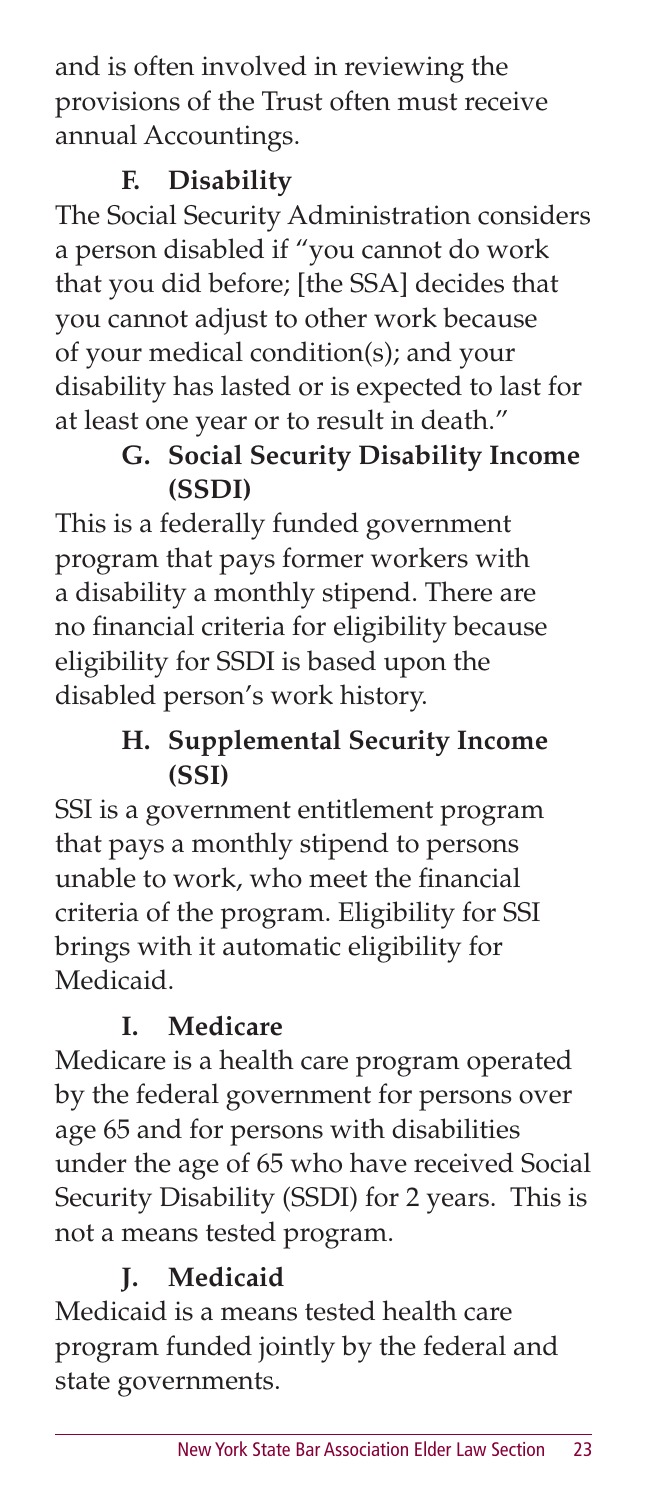# **VIII. Conclusion**

Although serving as a Trustee of a Special Needs Trust is challenging, your role as Trustee is indispensable in enhancing the quality of a person with a disability.